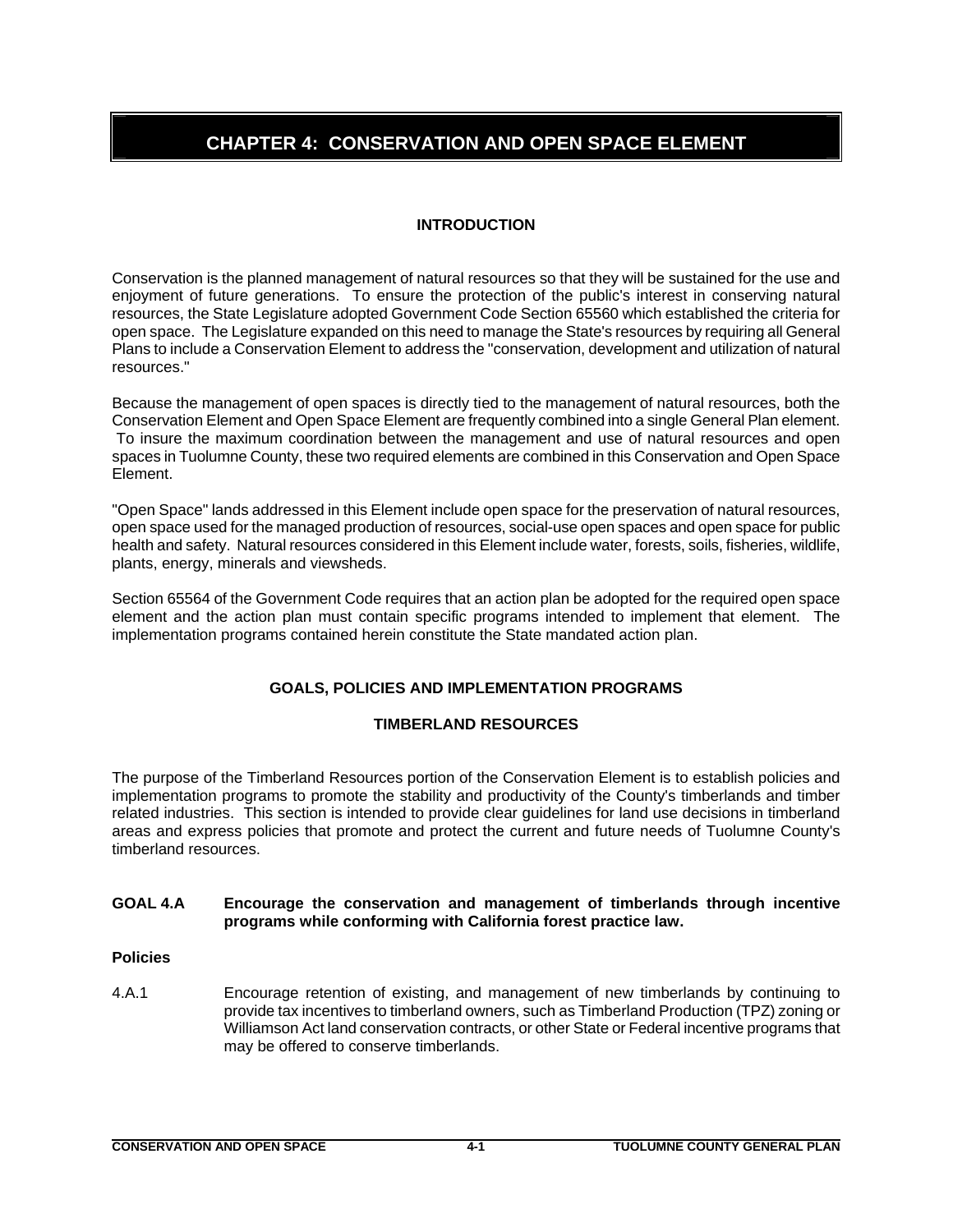4.A.2 Encourage owners of timberlands which do not qualify for property tax incentives, such as Timberland Production (TPZ) zoning, to continue timber production through such incentives as recognition programs, or other local, State or Federal incentive programs that may become available.

# **Implementation Programs**

4.A.a Provide Tax Incentives for Timberland Conservation

Continue to provide tax incentives for the conservation of timberlands, such as Timberland Production (TPZ) zoning, Williamson Act land conservation contracts and other State or Federal incentive programs that may be offered for timberland conservation.

## **GOAL 4.B Minimize the potential for conflicts between timberland and non-timber related uses.**

## **Policies**

- 4.B.1 Discourage the development of incompatible land uses on lands adjacent to commercial timberlands.
- 4.B.2 Provide a mechanism to disclose the existence of, or potential for, timber related land uses to the buyers of land adjacent to timberlands.

# **Implementation Programs**

4.B.a Reduce Conflicts Between Timber Activities and Non-timber Related Uses

Reduce potential conflicts between timber management activities and non-timber related land uses by encouraging the development of new non-timberland uses on land adjacent to commercial timberlands be sited away from common boundaries with the timberlands. Allow flexibility in development regulations so that the overall density of the proposed development project can be concentrated in the portion of the parcel away from the timberland boundary.

4.B.b Discourage Incompatible Land Uses on Lands Adjacent to Timberlands

Encourage the siting of proposed new urban residential development (HDR, MDR, LDR and MU land use designations) on land that is not adjacent to commercial timberlands.

4.B.c Clarify Right to Farm Ordinance Relative to Timber Management

Clarify Chapter 5.20 of the Tuolumne County Ordinance Code, the Right to Farm Ordinance, so that it clearly includes timber management and harvesting activities within protected agricultural uses, in order to protect these timber activities, as well as the growing of timber.

- 1. Include the "management and harvesting of timber" as an agricultural use in Section 5.20.030 of this ordinance to prohibit an existing timber management activity from being declared a nuisance when land uses in the surrounding areas change and a conflict arises, and
- 2. Include the "management and harvesting of timber" as an agricultural use in Section 5.20.040 of this ordinance to require a notice to purchasers of real property filing any grant deed or land sale contract with the County Recorder that discloses the potential for timber management activities in their area, and that normal timber practices may involve operations that inconvenience local residents or generate dust,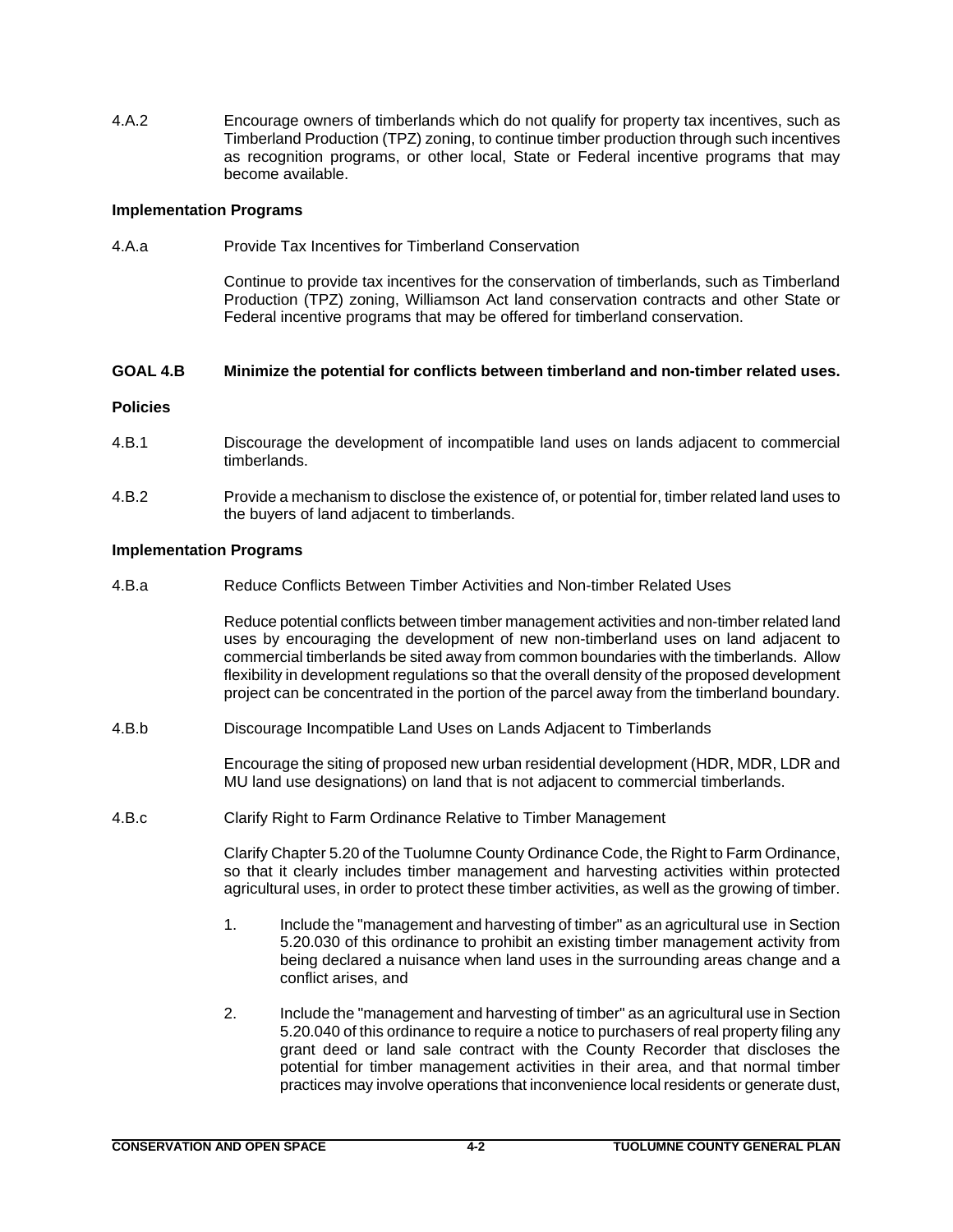smoke, noise, lawful and proper use of chemical pesticides and herbicides, and truck traffic, and that adjacent landowners should be prepared to accept such inconveniences or discomforts as a normal and necessary aspect of living in Tuolumne County which has a strong rural character and a healthy timber sector.

3. Clarify that Chapter 5.20 of the Tuolumne County Ordinance Code also applies to timber harvesting and management activities for the grievance procedures outlined in the ordinance and heard by the Agricultural Advisory Committee to resolve disputes concerning timber operations.

# **GOAL 4.C Encourage well planned timber related uses in commercial timberland areas.**

# **Policies**

- 4.C.1 Encourage local timber production by expanding the permitted uses in the Timberland Production Zone (TPZ) district and other zoning districts which permit timber operations to include facilities which are integrally related to the growing, harvesting and processing of forest products.
- 4.C.2 Support the timber industry by considering the expansion of conditionally permitted uses in the Timberland Production (TPZ) zoning district and zoning districts compatible with Williamson Act land conservation contracts to include timber support services or timber compatible uses.

# **Implementation Programs**

4.C.a Amend Land Use Regulations to Expand Permitted Timber Related Uses

Amend Title 17 of the Tuolumne County Ordinance Code, the Uniform Zoning Ordinance, and the County's Williamson Act regulations to add logging roads, log landings and log storage areas, parking areas, turn-arounds and fire safety clearance areas to the list of permitted uses and facilities which are integrally related to the growing, harvesting and processing of forest products on land under Williamson Act land conservation contracts and add parking areas, turn-arounds and fire safety clearance areas as permitted in the Timberland Production (TPZ) zoning district.

4.C.b Expand Timber Related Conditional Uses in Zoning Ordinance and Williamson Act Regulations.

> Consider expanding the conditionally permitted uses in the Timberland Production (TPZ) zoning district, zoning districts compatible with Williamson Act land conservation contracts and the County's Williamson Act regulations to include timber support services or timber compatible uses .

**Responsibility for Programs:** Responsibility for administration and implementation of forest management and practices is solely the responsibility of the California State Board of Forestry. Administration of the Implementation Programs listed in this section is the shared responsibility of the Board of Supervisors, Planning Department and Assessor's Office with the Planning Department serving as the primary administrator.

**Funding Sources:** Administration of Implementation Programs listed herein will be funded through the County's General Fund.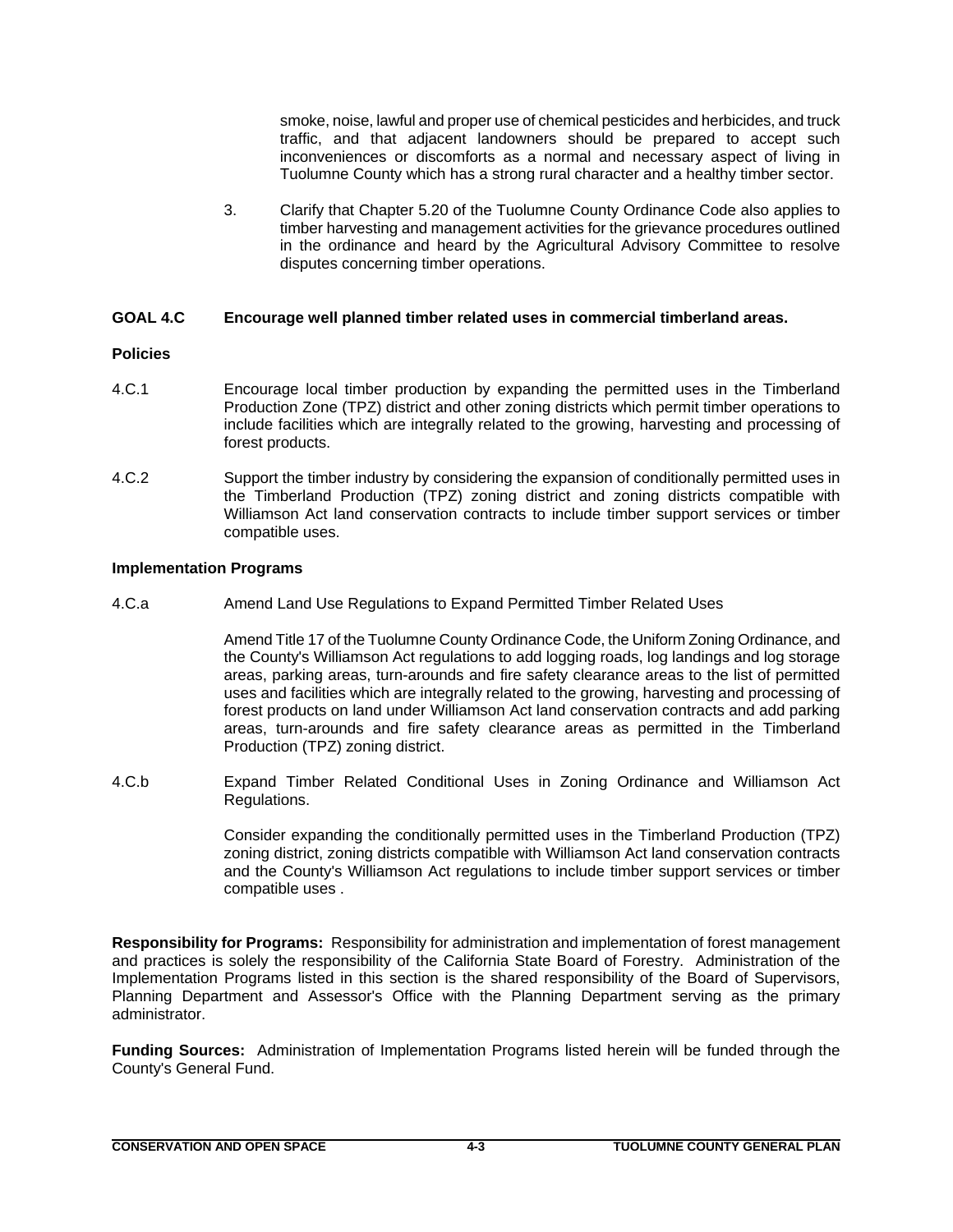**Time Frame for Implementation:** The target date for implementation of the programs listed in this section related to amendments to the County's development regulations and provision of public information is FY 97- 98; all other programs are ongoing.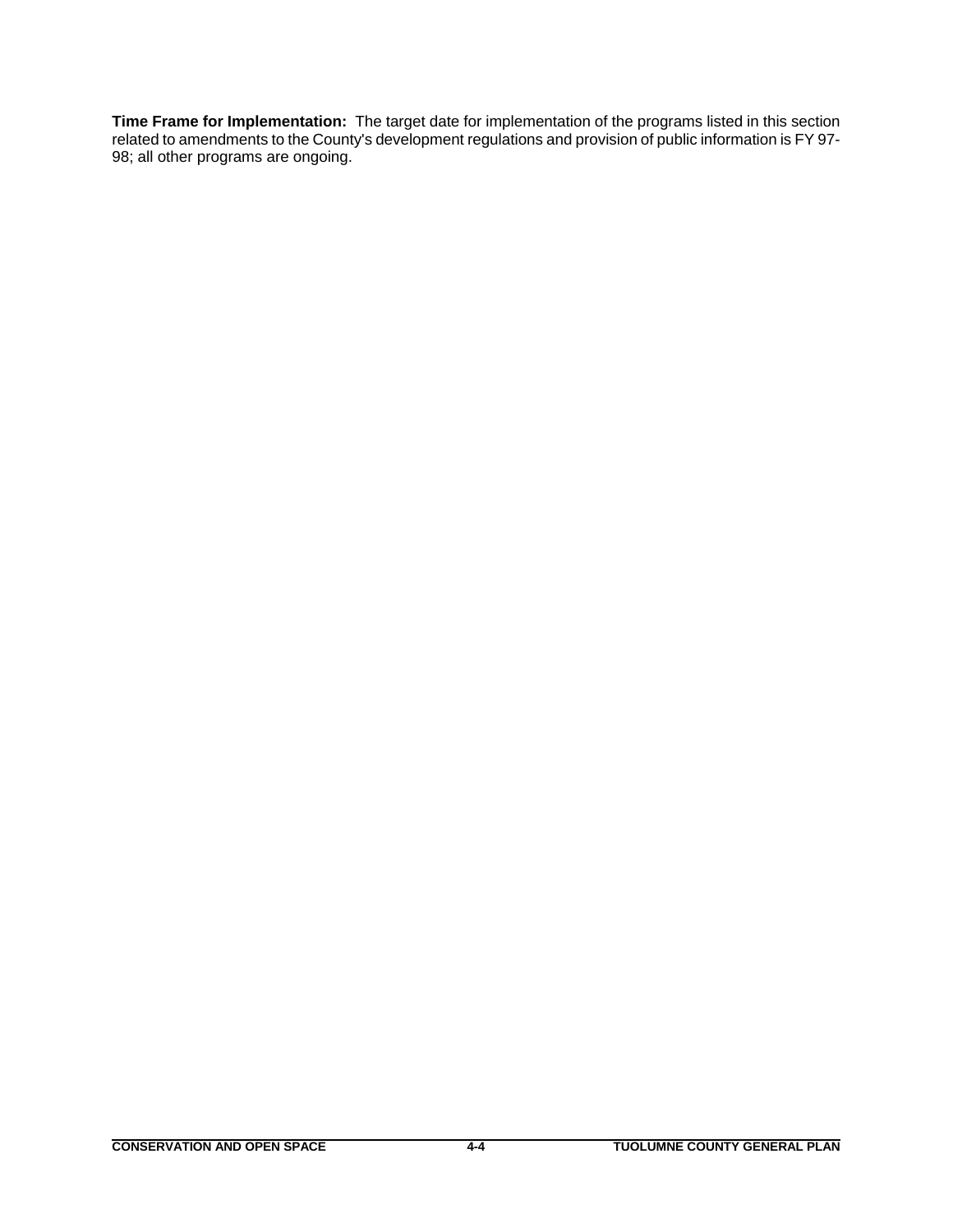# **MINERAL RESOURCES**

This Section of the Conservation and Open Space Element describes the County's policies for the conservation and development of mineral resources.

# **GOAL 4.D Support existing and intermittently operating, and promote new, commercial mining operations within areas suitable for mineral extraction when compatible with adjacent land uses.**

# **Policies**

4.D.1 Map the significant mineral lands classified Mineral Resource Zone 2 (MRZ-2) by the California Department of Conservation Division of Mines and Geology, and target those most appropriate for conservation and possible extraction. To be targeted for conservation and possible extraction, the significant classified mineral lands must be considered as to their location, relationship to their surrounding land uses, and economic viability under a set of established criteria. Those lands which meet the County's criteria will be designated as Mineral Preserve (-MPZ) overlay on the General Plan Land Use Diagrams. Lands not targeted for conservation and possible extraction can still be considered for mineral extraction and mining activities through the process established by the Surface Mining and Reclamation Act and the Tuolumne County Ordinance Code. [Resolution 25-99 adopted February 23, 1999]

# **Implementation Programs**

4.D.a Create and Maintain Mineral Resources Maps and Database

Create and maintain Mineral Resources Maps and a database to reflect existing and new geologic information provided by the California Department of Conservation California Geological Survey, to recognize significant mineral resources classified by the State under their Statewide mineral classification study program. Update the Mineral Resources Maps to reflect changes made by the California Geological Survey.

4.D.b Identify Classified Areas on the Mineral Resources Maps

Identify on the Mineral Resources Maps the following areas, which have been classified as having significant mineral deposits based upon a study approved by the State Mining and Geology Board pursuant to the State Mining and Reclamation Act of 1975. These lands and all other lands so classified in the future will be mapped on the Mineral Resources Maps:

- 1. The Southern Half of the Bald Mountain/ Browns Flat Gold Mining District has been classified by the State Mineral Resource Zone-2 (MRZ-2b) (Refer to Division of Mines and Geology Report 86-12 SAC, July 11, 1986).
- 2. The Jamestown Mine property has been classified as State Mineral Resource Zone (MRZ-2a, MRZ-2b, and MRZ-3a) (Refer to Division of Mines and Geology Open File Report 91-04, May 1991).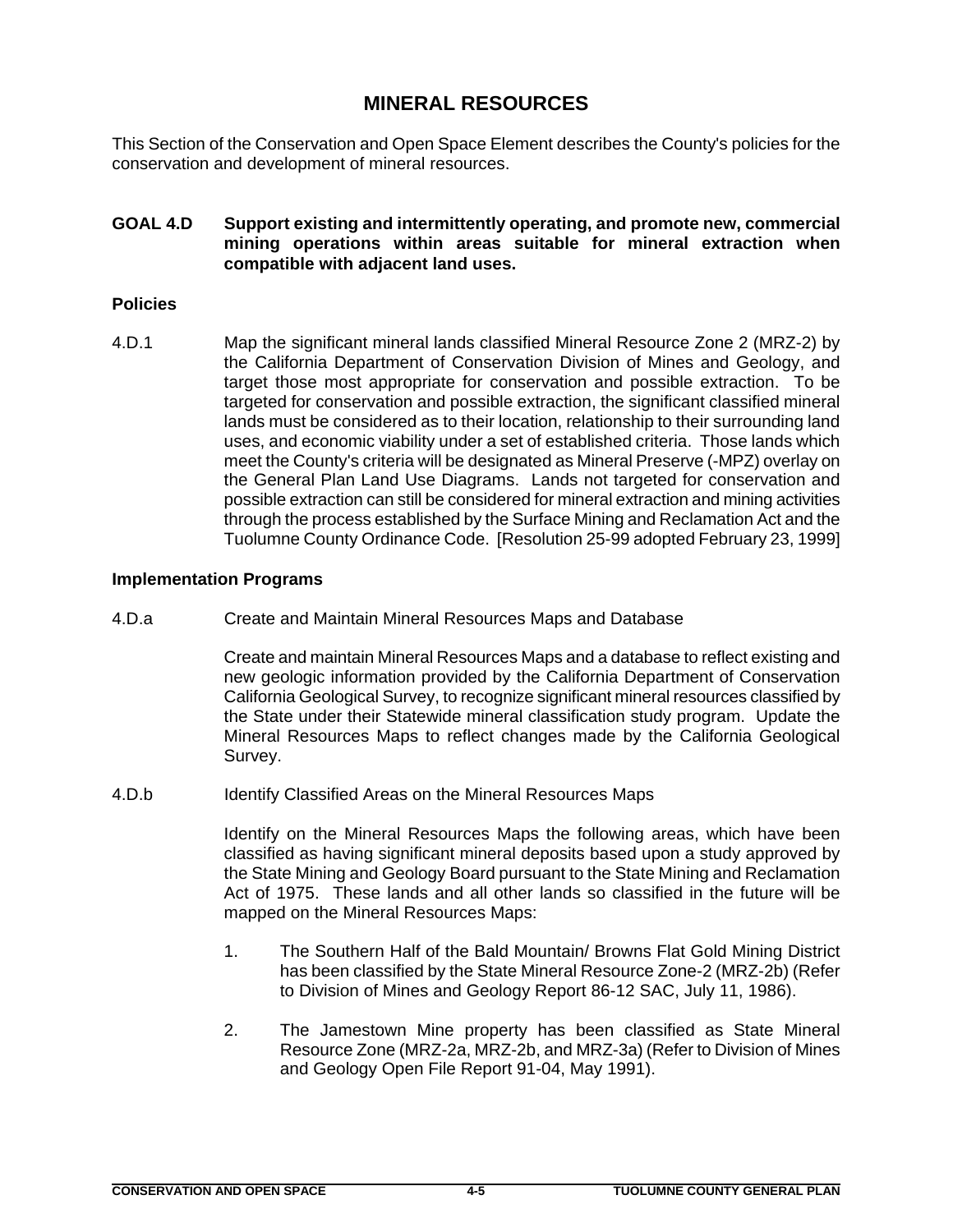- 3. Portions of the Rough and Ready Creek site have been classified as State Mineral Resource Zone (MRZ-2a and MRZ-2b) (Refer to Division of Mines and Geology Open-File Report 93-11, 1993).
- 4. Various properties with precious metals, carbonate rock, and concrete-grade aggregate resources have been classified as State Mineral Resource Zone (MRZ-2a, and MRZ-2b) (refer to Division of Mines and Geology Open-File Report 97-09, 1997).

[Resolution 25-99 adopted February 23, 1999]

4.D.c Identify Targeted Mineral Lands

Any classified mineral lands which meet the following criteria will be designated as Mineral Preserve (MPZ) overlay on the General Plan Land Use Diagrams:

- 1. The property has been classified by the State Mining and Geology Board as Mineral Resource Zone (MRZ-2a or MRZ-2b) under the State Classification System, as shown in Figure 4.1.
- 2. The property is not within 1,000 feet of the City of Sonora or any of the boundaries of each existing or new defined community.
- 3. Within 1,000 feet of the property there is no property zoned as an urban level residential zoning district.
- 4. Within 1,000 feet of the property there is no property designated as any one or combination of the following: HDR, MDR, LDR, ER, NC, GC, HC, SC or MU by the General Plan.
- 5. No reservoirs that are used as drinking water supplies are within 1,000 feet of the property.
- 6. The property has not been designated as a County landmark, such as Table Mountain, by Implementation Program 9.D.d or other sections of the Tuolumne County General Plan, or listed on the Tuolumne County Register of Cultural Resources; with the exception of historic mining resources.
- 7. There are no known high occupancy structures<sup>1</sup>, such as schools, health care facilities, skilled nursing facilities, residential care homes, hotels or motels within 1,000 feet of the property.
- 8. The property must be within one (1) mile of a State Highway, Federal Aid System (FAS) road, railroad, or arterial or collector road as designated by the Circulation Element of the General Plan.
- 9. After application of the above criteria, all areas comprised of one or several properties which remain and constitute a total area of less than 37 acres in size, shall be excluded.

 $1$  For the purpose of this program, high occupancy structures are defined as those housing more than six persons in the case of skilled nursing homes and residential care homes, featuring more than six guest rooms in the case of hotels and motels, and providing facilities for more than six students in the case of schools and six patients in the case of health care facilities.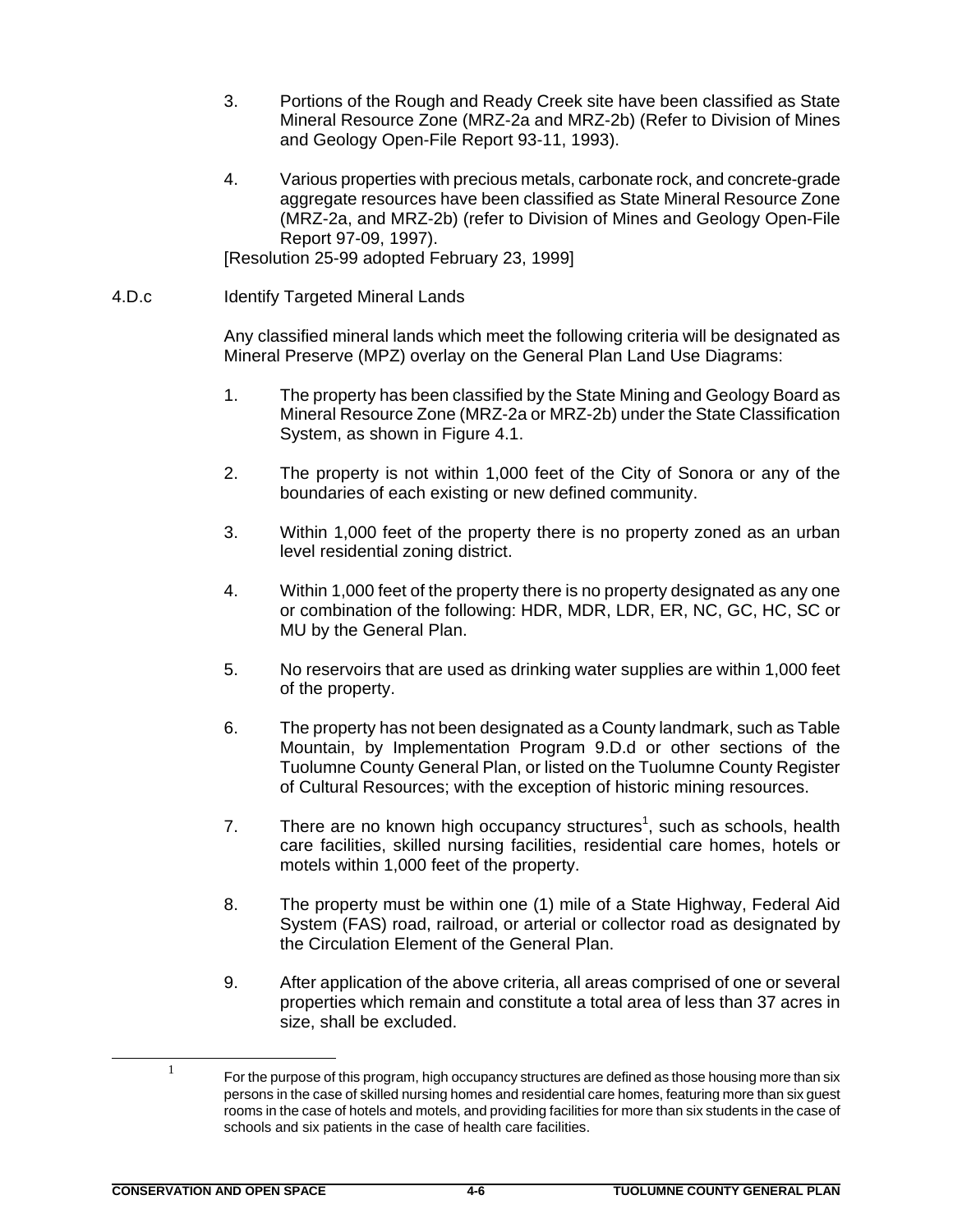10. All operating or permitted mining operations which have approved reclamation plans that have been classified by the State Mining and Geology Board as Mineral Resource Zone (MRZ-2a or MRZ-2b) under the State Classification System shall be designated as Mineral Preserve (-MPZ) overlay on the General Plan Land Use Diagrams, notwithstanding any of the previous criteria which would otherwise exclude the property from that designation.

[Resolution 188-98 adopted September 1, 1998; [Resolution 25-99 adopted February 23, 1999]]

4.D.d Maintain and update the GIS Database for Geological and Mineral Resources

Maintain and update the database on the Tuolumne County Geographic Information System (GIS) to centralize known geological and mineral resource information. Geological data gathered in the preparation of the Geologic Hazards Section of the Safety Element of the General Plan, as well as State classified mineral resources, will be available in the database. The data generated by the required geologic and geotechnical studies in the various mineral resource zones will supplement the basic information. The database will serve as a convenient way to eliminate duplication of studies, facilitate future studies, and be used to maintain and update the Geologic, Mineral Resources and Geotechnical Interpretive Maps.

# **GOAL 4.E Conserve the County's mineral resources for future use by encouraging wellplanned, compatible uses in and adjacent to significant mineral lands and by reclaiming lands that have been disturbed by mining activities.**

# **Policies**

- 4.E.1 Protect lands classified as significant Mineral Resource Zone-2 (MRZ-2) by the State Department of Conservation Division of Mines and Geology, and meeting the criteria established in the General Plan for Mineral Preserve (-MPZ) overlay, from conflicts, such as incompatible development on surrounding land, which might prevent future mining activities. [Resolution 25-99 adopted February 23, 1999]
- 4.E.2 Reduce potential conflicts between mining operations and non-mining land uses by considering the provision of buffers between potentially incompatible uses. The provision of buffers shall be the responsibility of new development.
- 4.E.3 Enhance mineral resource lands after development through the reclamation process by requiring such lands to blend with the surrounding landscape.

# **Implementation Programs**

4.E.a Consider Buffers Between Mining and Non-mining Land Uses

Consider buffer areas between extraction sites or mining operations and non-mining land uses. The buffer areas between newly permitted mining activities and existing non-mining land uses shall be provided on lands of the new mining site. The buffer areas between new non-mining development and existing mining operations shall be on lands proposed for such new development adjacent to the existing mining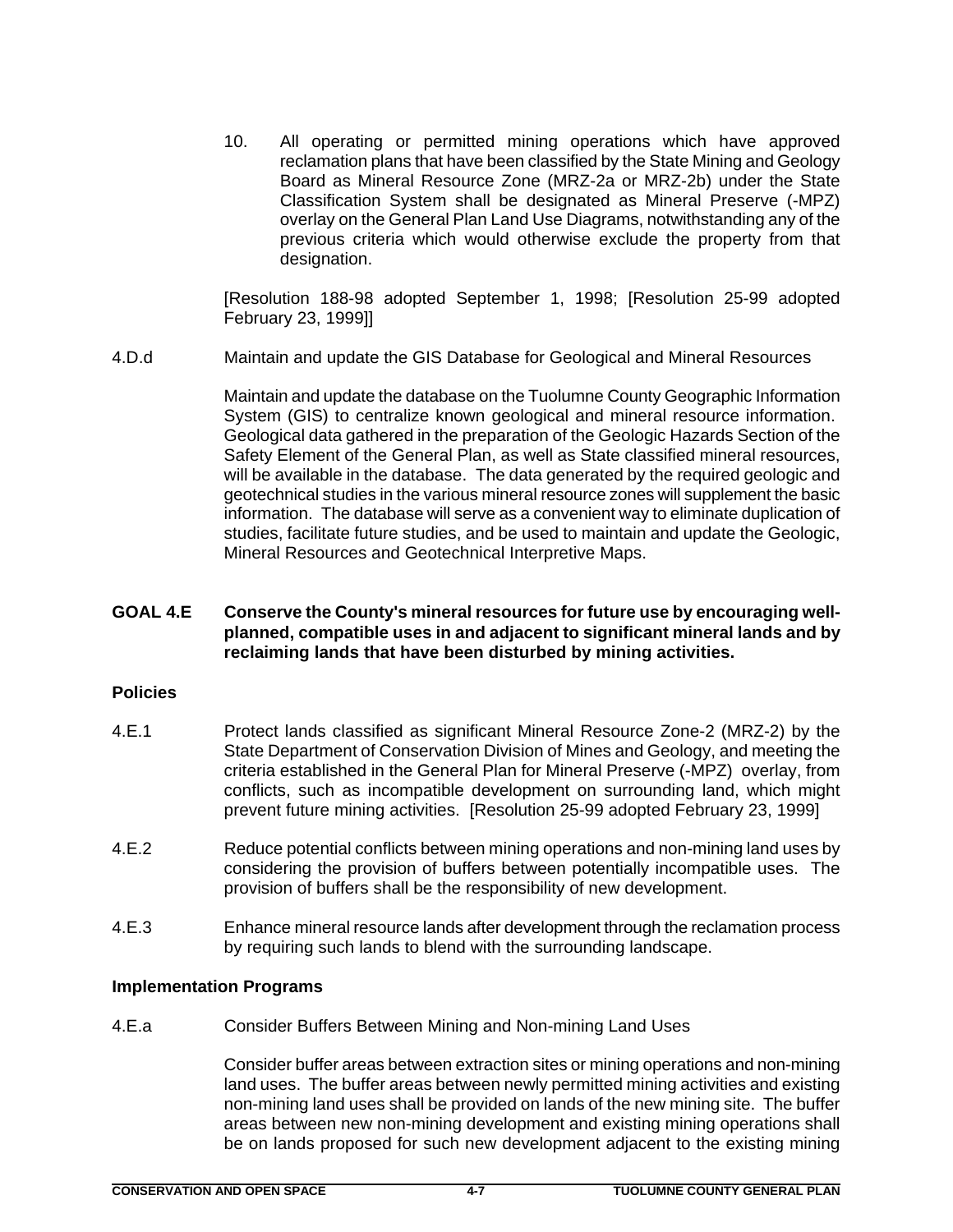operation. Mining operations which have been operated intermittently or considered idle shall be exempt from providing buffer areas at the time they are reactivated but may be subject to such buffer areas in conjunction with approval of permits for expansion of the operation. Creative solutions and flexibility should be encouraged in the creation of buffer zones. The designation of conservation easements, setbacks or open space zones for buffers shall not in any manner authorize trespass upon private property, or increase the right of public agencies to gain access to private property.

4.E.b Protect Existing Development

Existing development (commercial, residential and public facilities) as well as undeveloped private lands, shall be protected from adverse environmental effects caused by mining through appropriate mitigation measures.

4.E.c Notify Property Owners of Targeted Mineral Lands

The County shall use the Mineral Preserve (-MPZ) overlay on the General Plan Land Use Diagrams as a means to provide for the public awareness of the existence of significant mineral deposits and the potential for mining in that area.

4.E.d Reclaim Land After Mineral Extraction

Enhance mineral resource lands after development by reclaiming the land for future uses compatible with mineral extraction and mining operations and/or by landscaping with plants native to the local area and restoring natural habitats. The natural, undisturbed condition of each habitat type should be mimicked when creating or restoring plant or wildlife habitats and to aesthetically blend the reclaimed site into the surrounding area. [Resolution 25-99 adopted February 23, 1999]

4.E.e Require a Reclamation Plan for all Mining Operations

A reclamation plan, consistent with the State Surface Mining and Reclamation Act (SMARA) standards, is required for all mining operations. Reclamation shall:

- 1. Prevent, mitigate, or minimize adverse effects on the environment.
- 2. Encourage the production and conservation of minerals.
- 3. Provide for the protection and subsequent beneficial use of mined and reclaimed land.
- 4. Eliminate residual hazards to the public health and safety.
- 5. Ensure that mined lands are reclaimed on a timely basis to a usable condition that is readily adaptable for alternative land uses.
- 6. Avoid the environmental and legal problems created by improperly abandoned mines.

**Responsibility for Programs:** Administration of the Implementation Programs listed in this section is the shared responsibility of the Board of Supervisors and the Planning Division of the Community Development Department with the Planning Division serving as the primary administrator at the direction of the Board of Supervisors.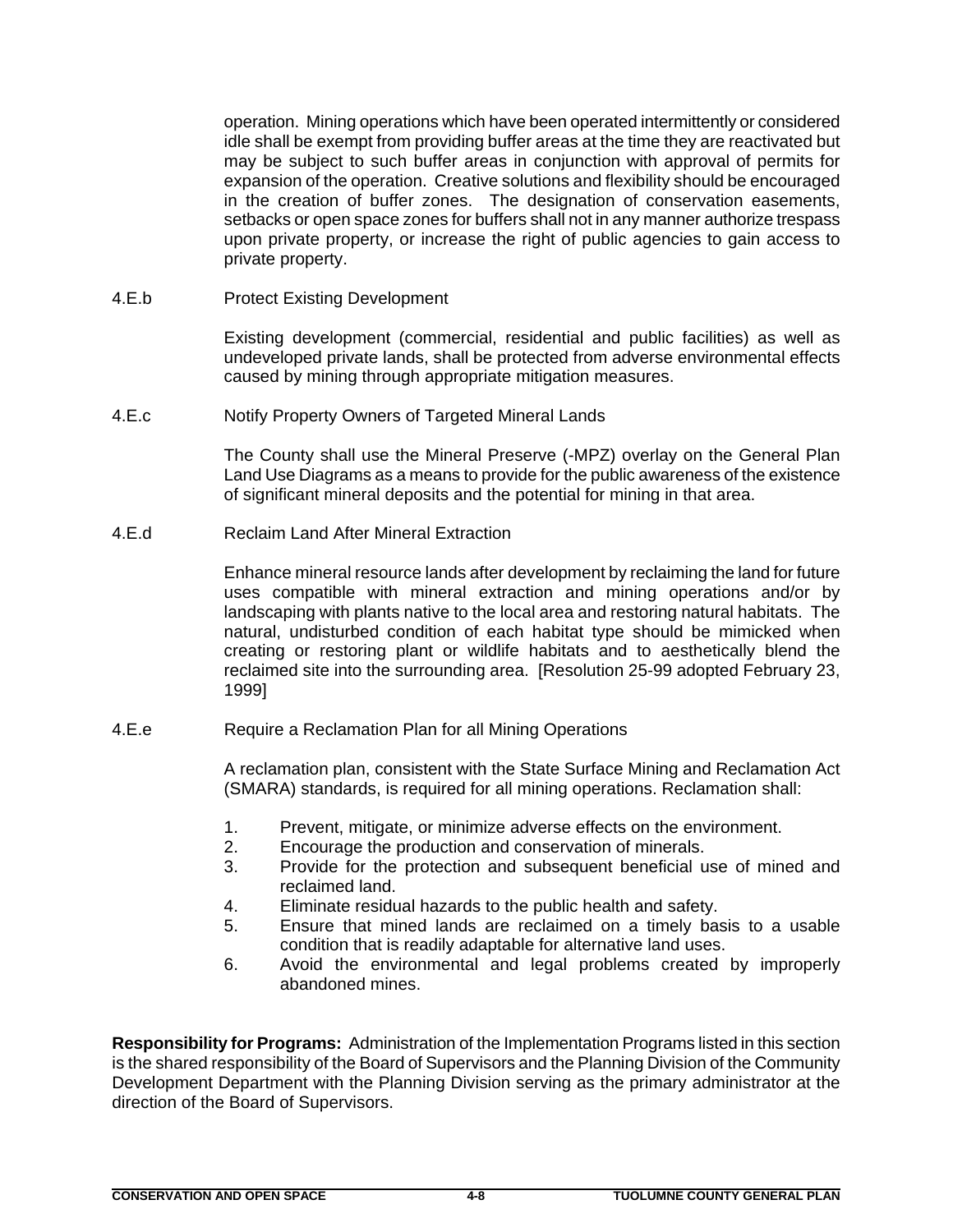**Funding Sources:** Administration of the Implementation Programs listed herein will be funded through the County's General Fund, land development application fees and mine inspection fees.

**Time Frame for Implementation:** All programs are ongoing.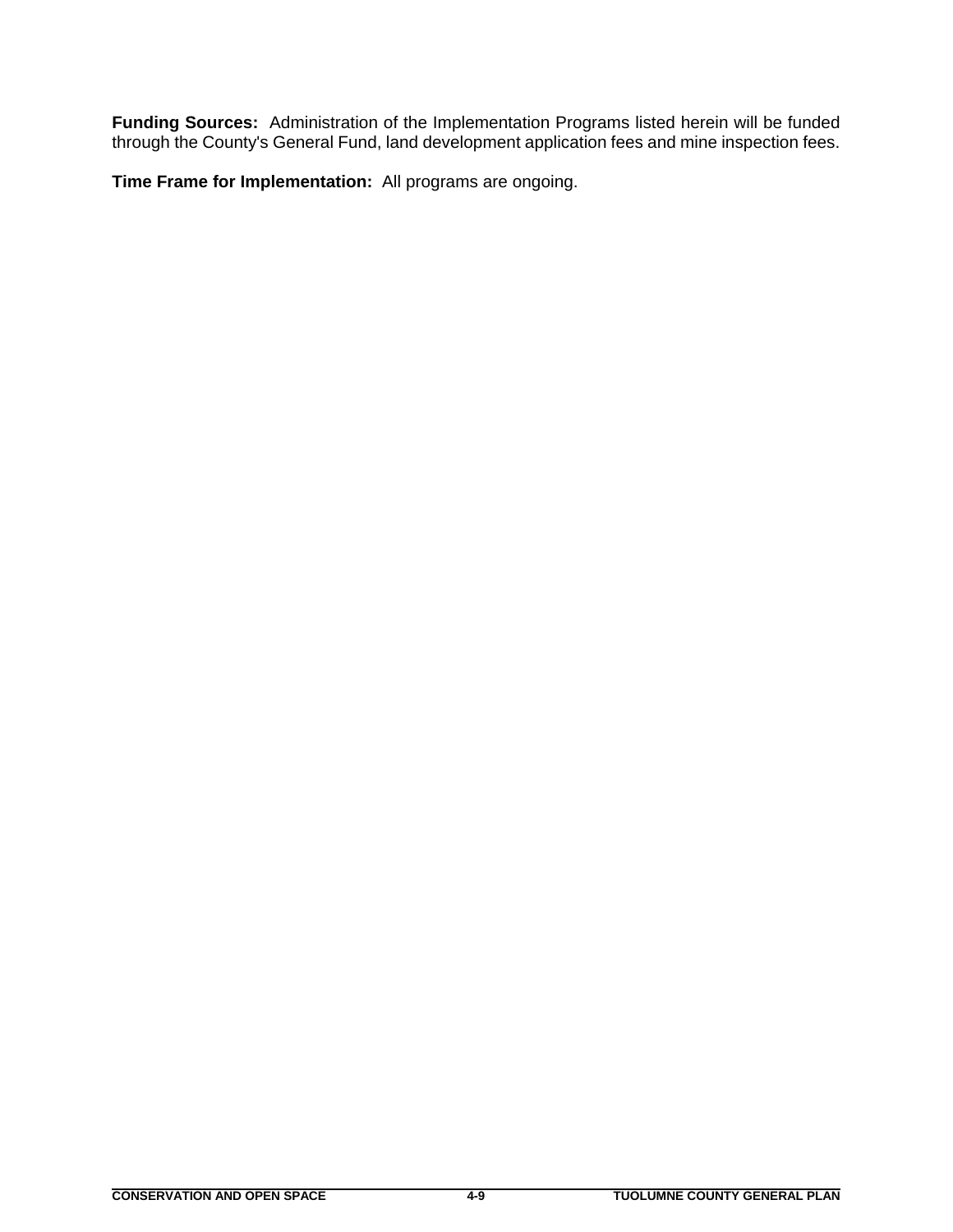## **FIGURE 4.1**

| CALIFORNIA MINERAL LAND CLASSIFICATION DIAGRAM |                                                                                           |                                                |                                                                                                                                                                |                                                                  |                                               |  |
|------------------------------------------------|-------------------------------------------------------------------------------------------|------------------------------------------------|----------------------------------------------------------------------------------------------------------------------------------------------------------------|------------------------------------------------------------------|-----------------------------------------------|--|
|                                                | AREAS OF<br><b>IDENTIFIED</b><br><b>MINERAL</b><br><b>RESOURCE</b><br><b>SIGNIFICANCE</b> |                                                | AREAS OF UNDETERMINED MINERAL<br><b>AREAS OF</b><br><b>RESOURCE SIGNIFICANCE</b><br><b>UNKNOWN</b><br><b>MINERAL</b><br><b>RESOURCE</b><br><b>SIGNIFICANCE</b> |                                                                  |                                               |  |
|                                                | Demonstrated                                                                              | Inferred                                       |                                                                                                                                                                |                                                                  |                                               |  |
|                                                | Measured/Indicated                                                                        |                                                |                                                                                                                                                                |                                                                  |                                               |  |
| <b>ECONOMIC</b>                                | MRZ-2a<br>Reserves                                                                        | MRZ-2b<br><b>Inferred Resources</b>            | MRZ-3a<br><b>KNOWN MINERAL</b><br><b>OCCURRENCE</b>                                                                                                            | MRZ-3b<br><b>INFERRED</b><br><b>MINERAL</b><br><b>OCCURRENCE</b> | MRZ-4<br>NO KNOW MINERAL<br><b>OCCURRENCE</b> |  |
| <b>MARGINALLY</b><br><b>ECONOMIC</b>           | MRZ-2a<br><b>Marginal Reserves</b>                                                        | MRZ-2b<br>Inferred Marginal<br>Resources       |                                                                                                                                                                |                                                                  |                                               |  |
| SUB-ECONOMIC                                   | MRZ-2B<br>Demonstrated<br>Subeconomic<br>Resources                                        | MRZ-2b<br>Inferred<br>Subeconomic<br>Resources |                                                                                                                                                                |                                                                  |                                               |  |
| NON-ECONOMIC                                   | AREAS OF NO<br><b>MINERAL</b><br><b>SIGNIFICANCE</b>                                      |                                                |                                                                                                                                                                |                                                                  |                                               |  |
|                                                | MRZ-1                                                                                     |                                                |                                                                                                                                                                |                                                                  |                                               |  |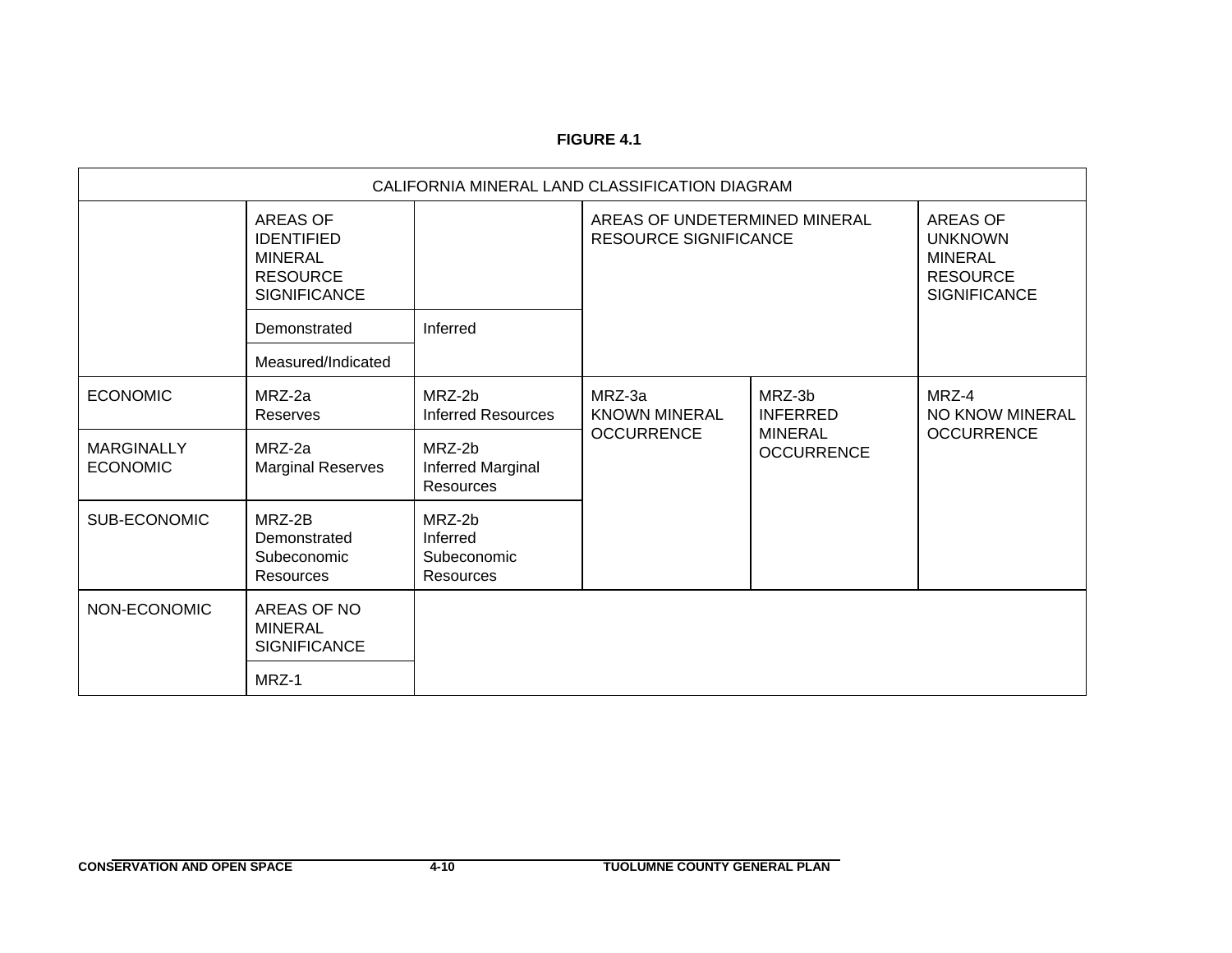# **ENERGY RESOURCES**

This Energy Resources section of the Conservation and Open Space Element addresses conservation, development, and utilization of energy resources, such as hydropower, biomass, solar power and other energy resources.

# **GOAL 4.F Encourage reduced consumption of energy, products and resources, by promoting recycling and reuse.**

# **Policies**

- 4.F.1 Encourage land uses which maximize the efficient use of energy and facilitate the use of renewable energy resources in order to reduce dependence on imported and non-renewable energy supplies.
- 4.F.2 Encourage the development of new and expansion of existing businesses which reuse products and materials, recycle waste materials or convert waste products to energy.
- 4.F.3 Encourage the recycling of products and materials and support the efforts of agencies, businesses and the general public to reduce the waste stream.

## **Implementation Programs**

4.F.a Expedite Permits

Expedite all permits under the County's jurisdiction which are necessary for the development of energy generating facilities using renewable resources and enterprises which are engaged in other types of energy conservation programs, such as biomass co-generation facilities, businesses which utilize recycled products and materials, and recycling facilities.

4.F.b Participate in Recycling Market Development Zone Program

Continue to participate in the Recycling Market Development Zone program to provide opportunities for businesses which recycle or utilize recycled products and materials to participate in grant funding and marketing programs offered by the State.

4.F.c Support Recycling Facilities

Support the existing, and encourage the development of new recycling facilities.

4.F.d Processing of Yard Debris

Identify a program for processing brush and yard debris in the County which avoids adverse impacts to energy consumption. Identification of such a program will be accomplished with a time frame which will allow the program to be implemented prior to cessation of acceptance of wood and yard debris by Sierra Pacific Industries at their Standard sawmill.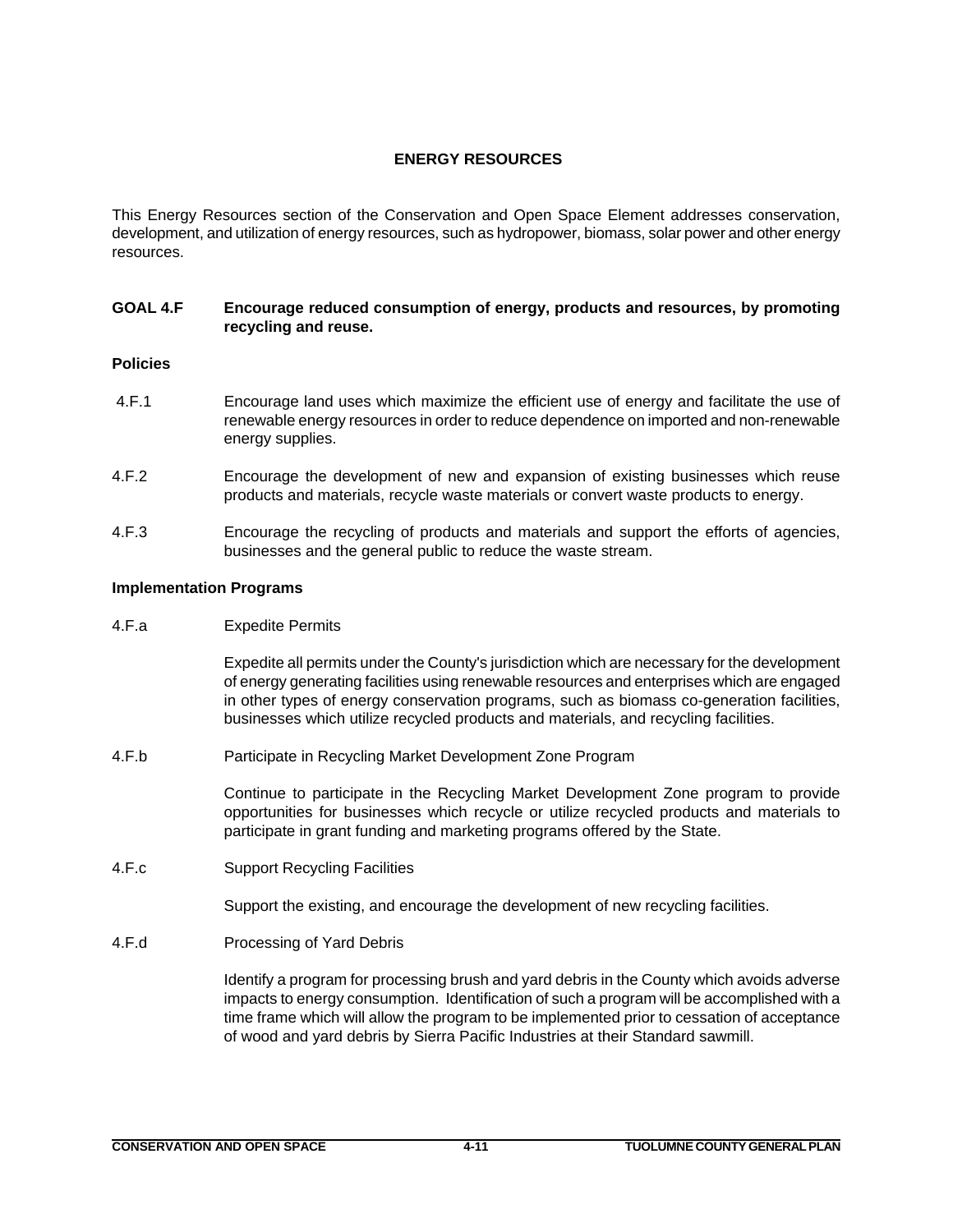**GOAL 4.G Encourage reduced consumption of fossil fuel energy by promoting alternative transportation methods and encouraging pedestrian oriented development to reduce the use of motor vehicles.**

## **Policies**

- 4.G.1 Promote efficient use of traditional transportation systems, such as ride sharing, and alternative forms of transportation for the movement of the County's people, goods and visitors, such as bicycling or walking, to reduce consumption of fossil fuels.
- 4.G.2 Promote the concentration of new urban density residential development near major transportation corridors and transit routes and in proximity to community centers, major commercial areas and neighborhood commercial centers to facilitate use of alternative means of transportation.

# **Implementation Programs**

4.G.a Encourage Public Transit and Non-Motorized Transportation

Encourage use of existing public transit and non-motorized transportation, such as bicycle and pedestrian facilities, and promote the expansion of these modes of transportation.

4.G.b Facilitate Non-motorized Travel Within and Between Communities

Designate areas on the General Plan land use maps for urban residential development near community centers, major commercial areas, neighborhood commercial centers, integrated mixed-use areas and other community facilities, such as schools and parks, and identify routes for non-motorized travel between defined communities to provide for travel by bicycle or foot, as well as automobile.

4.G.c Permit Park-and-Ride Facilities

Permit park-and-ride facilities in commercial and industrial zoning districts, and conditionally allow park-and-ride facilities in agricultural zoning districts in proximity to State Highways and the County's arterial roads.

# **GOAL 4.H Encourage development of energy-producing facilities which conserve the County's energy producing natural resources.**

## **Policies**

- 4.H.1 Plan development so as not to preclude the future utilization of significant energy producing minerals or water resources necessary for hydroelectric facilities.
- 4.H.2 Encourage the use of solar power and other innovative energy sources as alternatives to more traditional forms of energy.

## **Implementation Programs**

4.H.a Provide Information on Alternative Energy Sources

Assist landowners wishing to utilize solar power and other alternatives by offering information on the requirements for their use in building codes.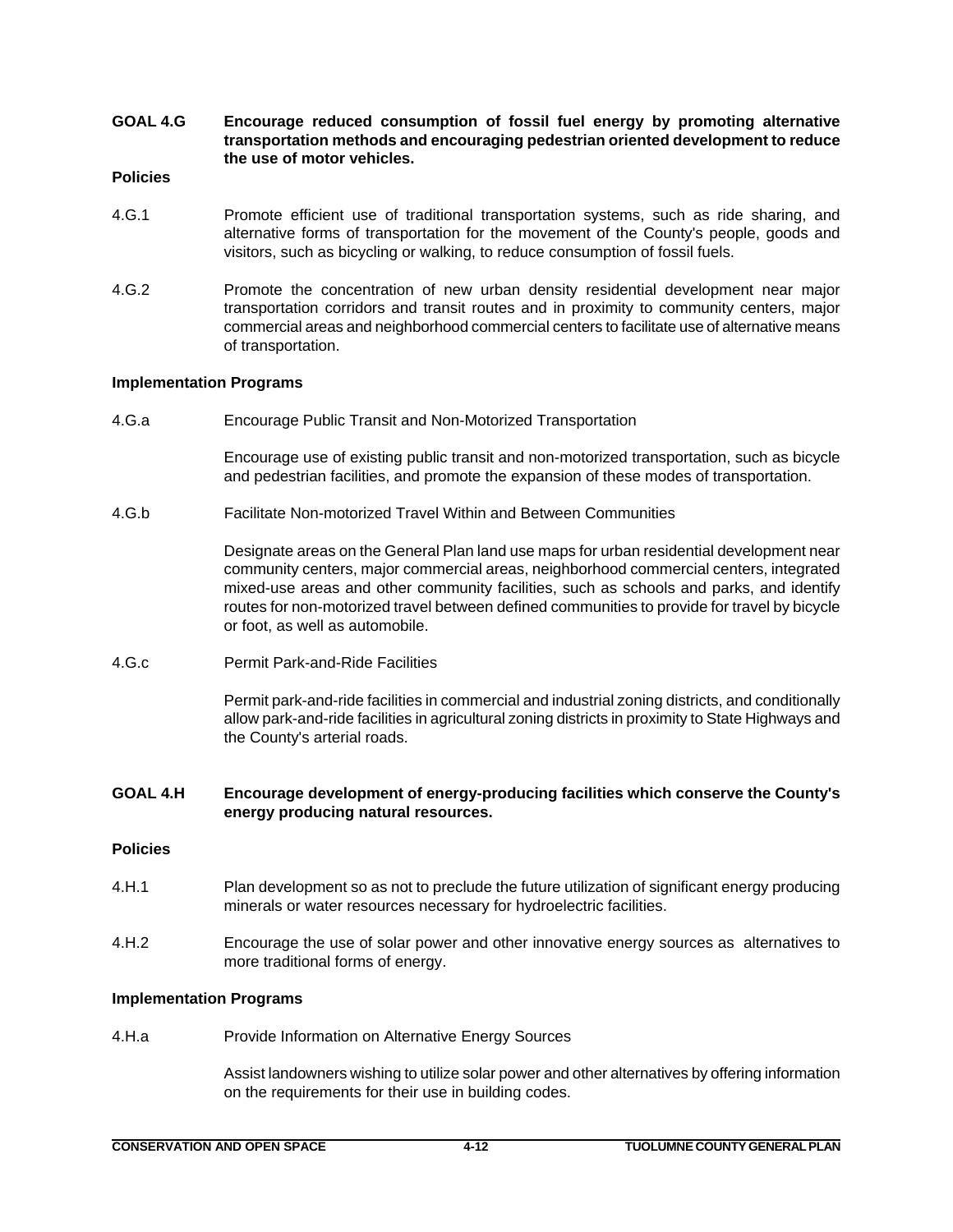# 4.H.b Promote Energy Efficient Landscaping

Encourage the use of deciduous landscape trees near new development to provide shade during the hot summer months and allow solar warming during the cold winter months.

**Responsibility for Programs:** Administration of the Implementation Programs listed in this section is the shared responsibility of the Board of Supervisors, Planning Department, Department of Building and Safety and Department of Public Works.

**Funding Sources:** Administration of the Implementation Programs listed herein will be funded through the County's General Fund.

**Time Frame for Implementation:** The target date for implementation of the programs listed in this section related to amending the County's development regulations and identifying a program for processing of yard debris is FY 97-98; all other programs are ongoing.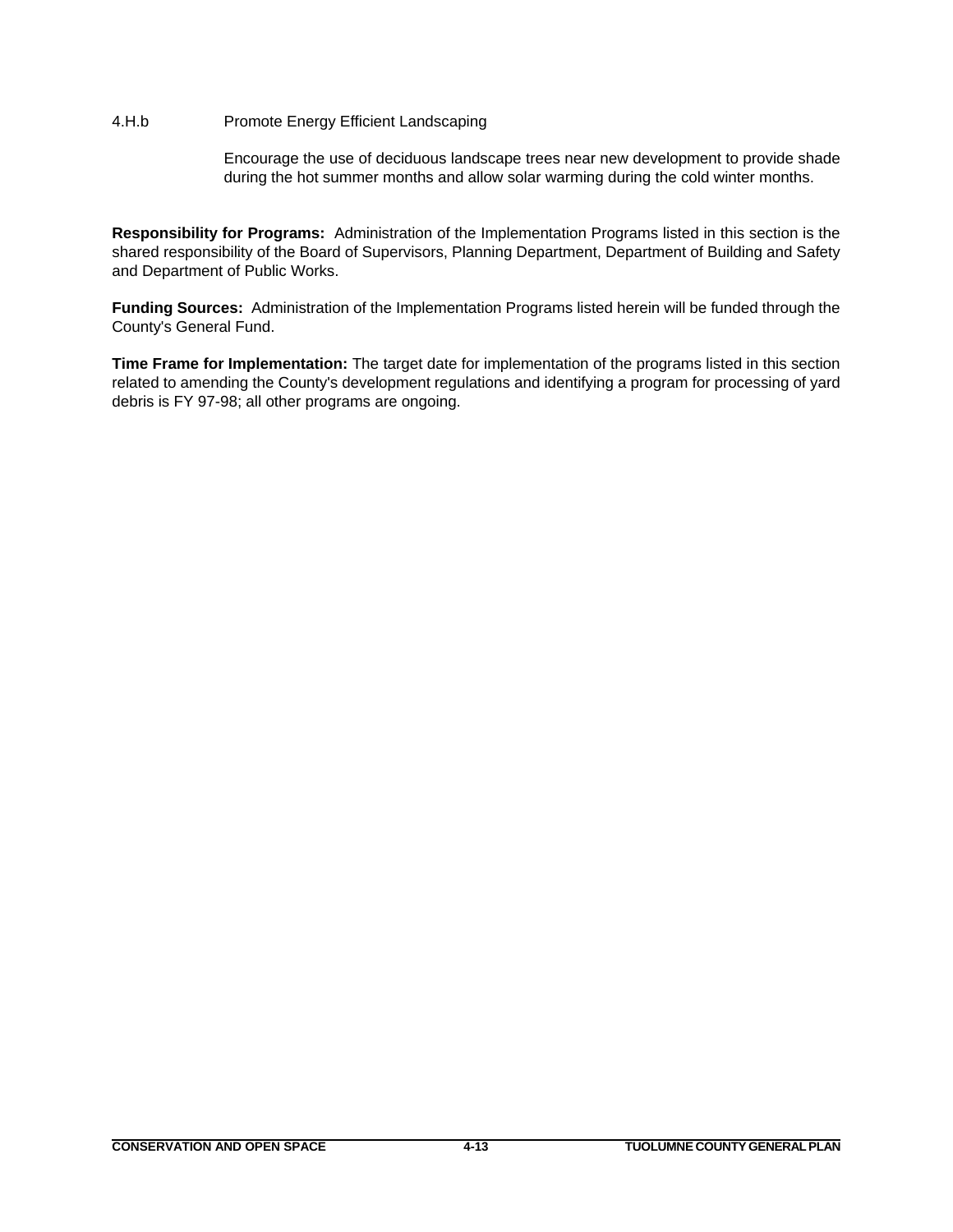# **SCENIC RESOURCES**

This Section of the Conservation and Open Space Element addresses the County's recognition of its scenic resources and measures to conserve these resources for enjoyment by its residents and visitors.

# **GOAL 4.I Conserve the scenic environment and rural character of the County which contribute to the quality of life of the County's residents and encourage tourism and economic development, while acknowledging the private property rights of the individual.**

## **Policies**

- 4.I.1 Recognize that agricultural and timberlands have historically defined the rural character and scenic beauty of Tuolumne County.
- 4.I.2 Conserve the natural scenic quality and rural character along designated transportation routes in the County.
- 4.I.3 Conserve the natural scenic quality of hillsides and hilltops throughout Tuolumne County. 4.I.4 Support the efforts of individual communities which desire to promote the compatibility of new development with their historical character.
- 4.I.5 Conserve scenic resources, landmarks and the natural landscape.
- 4.I.6 Encourage voluntary efforts to protect clusters of native trees and outstanding individual native and non-native trees which help define the character of Tuolumne County.
- 4.I.7 Signs will be regulated in terms of size, location, height, construction, general appearance and safety in the County in order to improve the visual attractiveness and appeal of the County to new business, and to protect and enhance its visitor-serving and recreational activities.
- 4.I.8 Encourage and support voluntary efforts to conserve the County's scenic resources.

## **Implementation Programs**

4.I.a Recognize Scenic Value of Agricultural and Timberlands

Recognize the scenic value of agricultural and timberlands by exempting lands designated on the General Plan land use maps as Timberland Production Zone (TPZ), or Agriculture (AG) when the parcel is 37 acres or larger and supports an agricultural or residential land use or is vacant, from the County's programs for conserving scenic resources.

## 4.I.b Designate Scenic Routes

Designate the following sections of State Highways which traverse an area of outstanding scenic quality as Scenic Routes and provide for inclusion of any County maintained roads: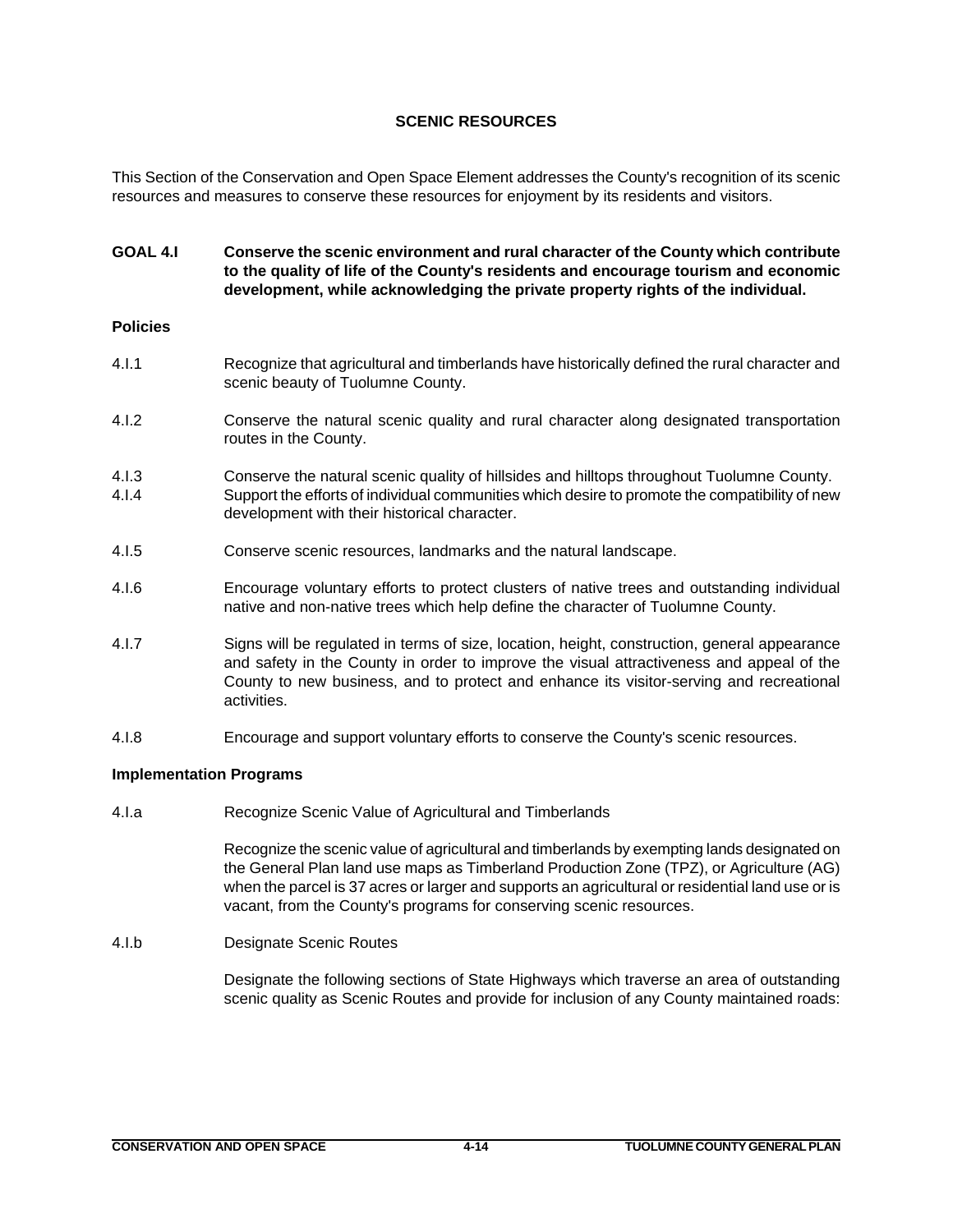**FIGURE 4.2**

| <b>SCENIC ROUTES</b>                                                                                                                                                                                                                                                                                                                                                                                                      |                                                                                                                                                                                                                                                                                                                                                                                                                      |  |  |  |
|---------------------------------------------------------------------------------------------------------------------------------------------------------------------------------------------------------------------------------------------------------------------------------------------------------------------------------------------------------------------------------------------------------------------------|----------------------------------------------------------------------------------------------------------------------------------------------------------------------------------------------------------------------------------------------------------------------------------------------------------------------------------------------------------------------------------------------------------------------|--|--|--|
| Route                                                                                                                                                                                                                                                                                                                                                                                                                     | <b>Description</b>                                                                                                                                                                                                                                                                                                                                                                                                   |  |  |  |
| State Highway Route 49                                                                                                                                                                                                                                                                                                                                                                                                    | This route traverses the western foothills and Mother Lode and connects<br>many historical sites and towns. This highway shall be designated as a<br>Scenic Route from the Mariposa County line to Route 120 near Moccasin<br>Creek and from Route 120 at Chinese Camp to the Calaveras County line,<br>exclusive of the City of Sonora. This highway is included in the "Master<br>Plan for State Scenic Highways". |  |  |  |
| State Highway Route 108                                                                                                                                                                                                                                                                                                                                                                                                   | The Sonora Pass Highway, from Route 49 easterly into Mono County. This,<br>like State Route 49 described above, gives access and exposure to<br>spectacular mountain country. This route is also on the State Scenic<br>Highways Master Plan.                                                                                                                                                                        |  |  |  |
| State Highway Route 120                                                                                                                                                                                                                                                                                                                                                                                                   | From Route 49 near Chinese Camp easterly to Route 49 near Moccasin<br>Creek. This route is also in the "Master Plan for State Scenic Highways".                                                                                                                                                                                                                                                                      |  |  |  |
| The land use restrictions on Scenic Routes and lands adjacent to them as outlined in the Streets and<br>Highways Code of the State of California shall only apply to lands designated as non-urban on the General<br>Plan land use maps. Land designated as TPZ or AG when the parcel is 37 acres or larger and supports an<br>agricultural or residential land use or is vacant shall be exempt from these restrictions. |                                                                                                                                                                                                                                                                                                                                                                                                                      |  |  |  |

Designation of additional Scenic Routes shall only be approved by the Board of Supervisors after consent of the owners of a minimum of 51% of the property area and 51% of the owners of the property affected by the proposed Scenic Route. The determination of the consent of the property owners for the designation of a Scenic Route shall be based upon each parcel having one vote. [Resolution 188-98 adopted September 1, 1998]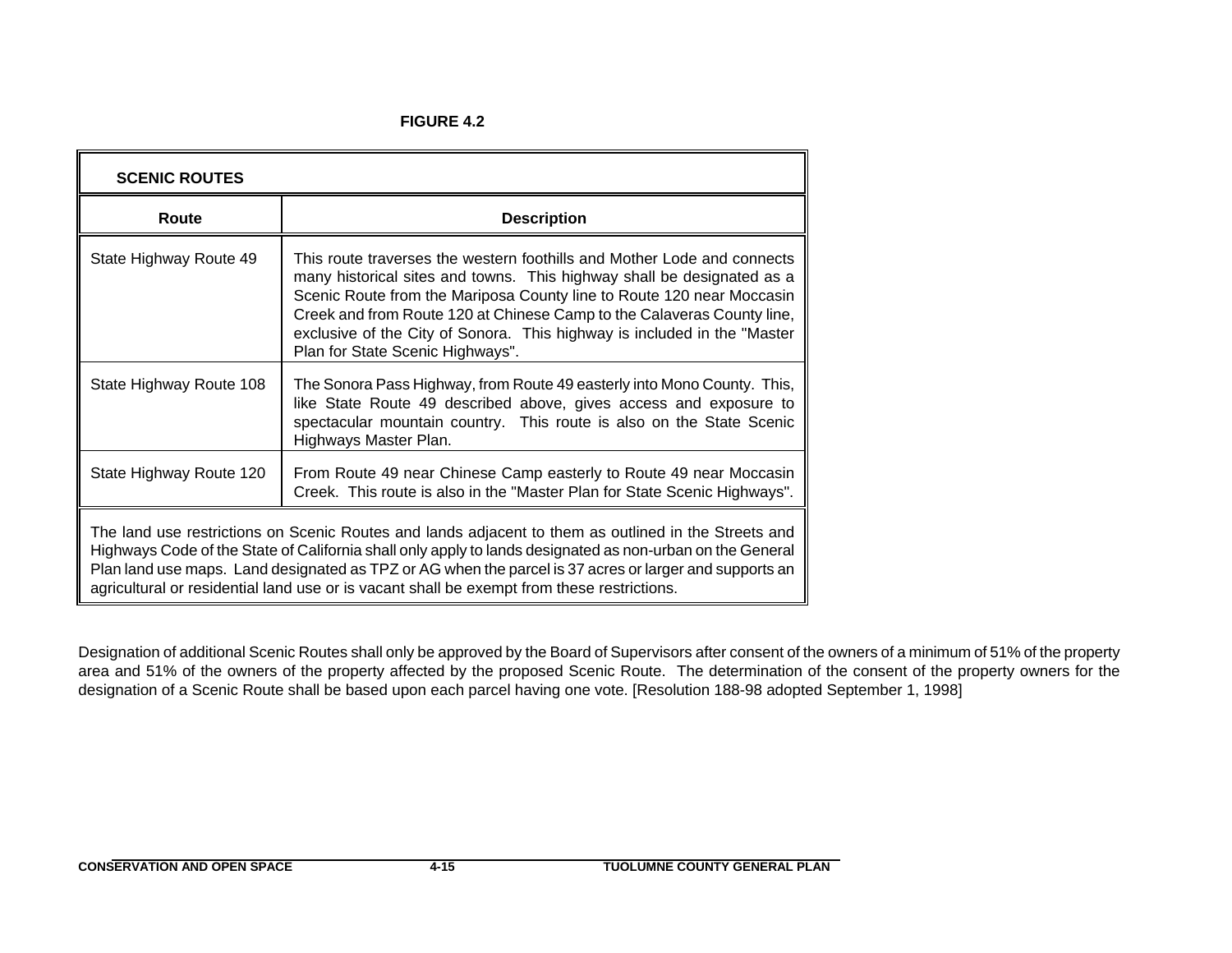

**CONSERVATION AND OPEN SPACE 4-16 TUOLUMNE COUNTY GENERAL PLAN**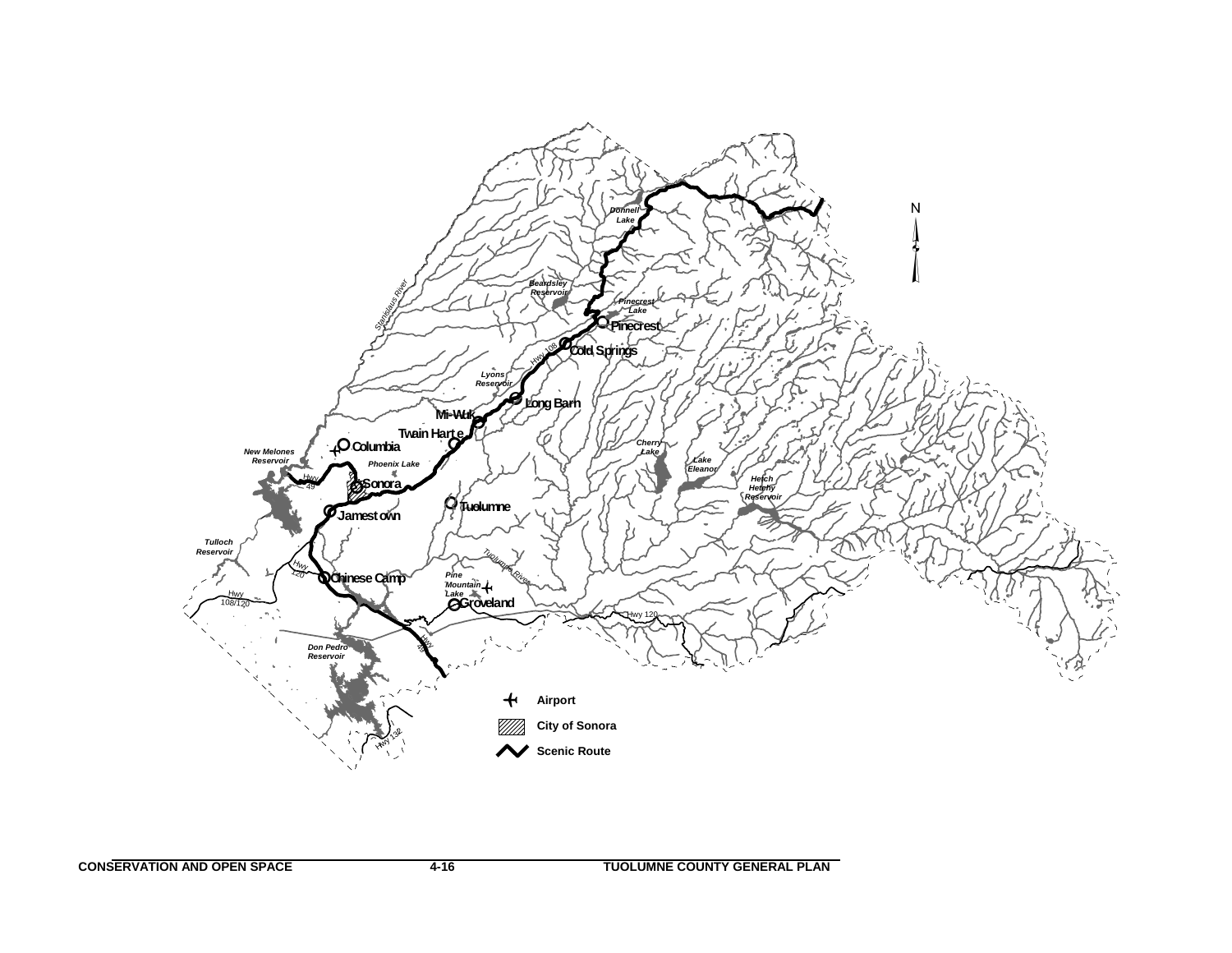# 4.I.c Conserve Scenic Hillsides and Hilltops

Encourage hillside development to be designed and located to be compatible with, rather than imposed on, the landscape and environment by minimizing the amount of grading and topographical alteration it necessitates. Formulate guidelines which provide recommendations for integrating new construction with hillsides and hilltops. These recommendations will be made available to assist in the designing of new land development projects which are proposed on hillsides or on ridgetops. The guidelines should address firesafe construction techniques, vegetation retention, retaining wall enhancement, alternative road construction techniques to reduce cuts and fills, reduced standards for bicycle and pedestrian facilities, and illustrate techniques for blending new construction with the surrounding hillsides and hilltops.

4.I.d Support Community Efforts to Retain Scenic Character

Support the efforts of individual defined communities which desire to promote compatibility of new development with their historical character.

4.I.e Encourage New Development to Blend with Existing Landscape

Encourage the design of new development to blend with the natural contour of the land and the natural vegetation.

4.I.f Consider Flexibility in Development Standards

Consider providing flexibility in development standards to facilitate the clustering of new development in order to encourage the retention of scenic resources. landmarks and the natural landscape.

4.I.g Conserve Scenic Resources Along Transportation Routes

Encourage the conservation of the County's scenic resources along the transportation routes identified as Scenic by formulating guidelines which provide recommendations for integrating new development with the surrounding landscape and natural topography. These recommendations will be made available to assist in the designing of new land development projects which are proposed along Scenic Routes. The guidelines should address the retention of trees and other native vegetation which contribute to defining the County's character, screening of outdoor storage areas, landscaping and revegetation, signage, architectural design and materials, lighting and retention of landscape features that reflect the County's history and character.

4.I.h Encourage and Support Voluntary Conservation of Scenic Resources

Encourage and support the voluntary conservation of scenic resources through recognition programs and the provision of incentives, such as flexibility in development standards or reductions in appropriate County fees.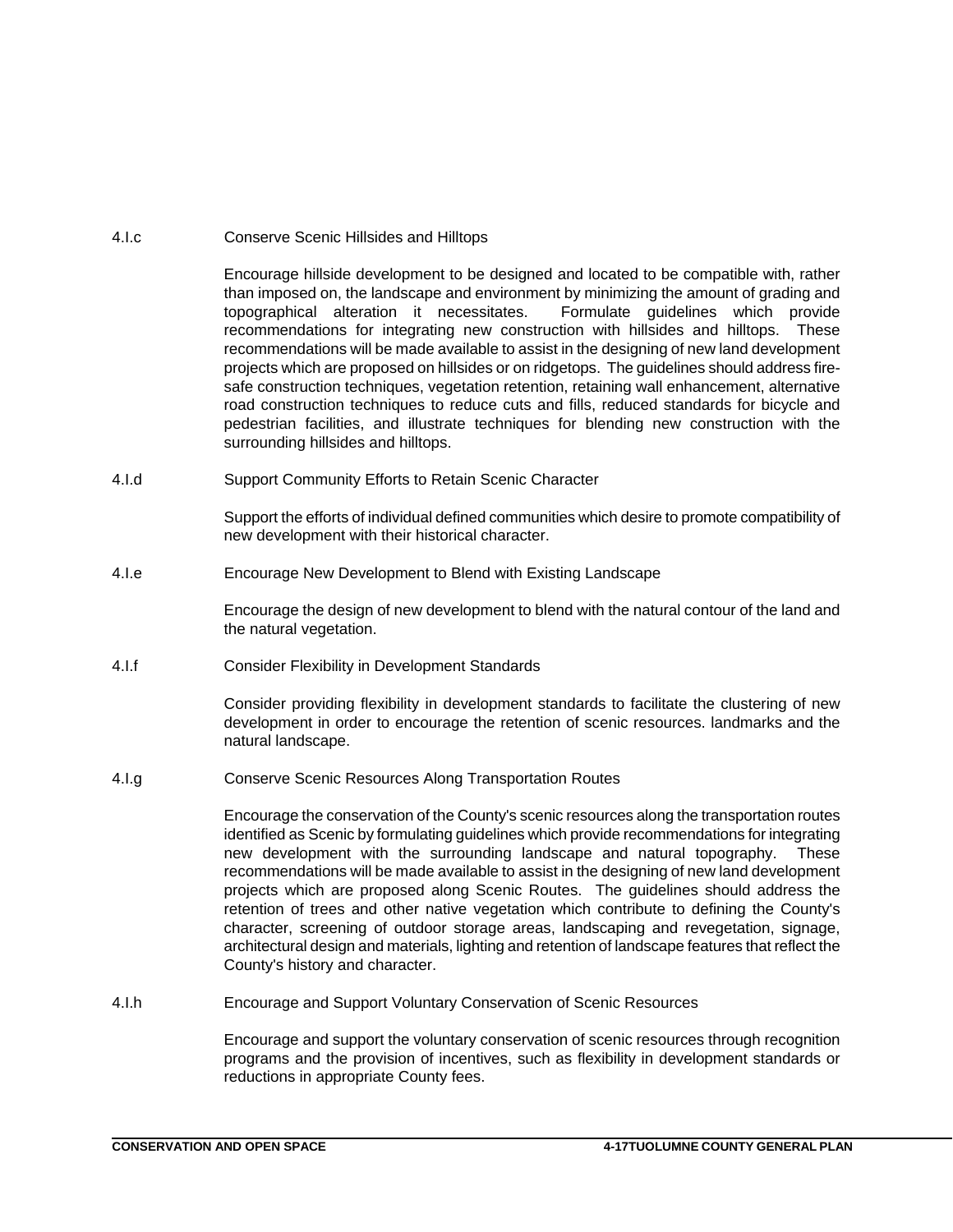# 4.I.i Establish a Heritage Tree Program

Establish a Heritage Tree Program which:

- 1. Establishes criteria for identifying individual or groves of native and non-native trees and street trees as heritage trees, based on outstanding scenic, historic or biological value and/or the status of the tree as unique in terms of age and/or size when compared to other trees of the same species. Trees considered local landmarks and those contained in the National Register of Big Trees also should be considered as heritage trees.
- 2. Creates programs encouraging the preservation of heritage trees including recognition and public education programs and participation in intercounty and interstate competitions.
- 3. Addresses health and safety issues associated with trees located adjacent to local airports.
- 4.I.j Continue Sign Regulations

Continue to regulate signs in terms of size, location, height, construction, general appearance and safety in the County in order to improve the visual attractiveness and appeal of the County to new business, and to protect and enhance its visitor-serving and recreational activities through the County's existing sign ordinance and to periodic review and updating of that ordinance.

## 4.I.k Vegetation Removal

Formulate and maintain a program to retain existing significant vegetation, such as Heritage Trees, stands of oak woodlands, or clusters of native shrubs, which contributes to defining the County-s character, within new development requiring a discretionary entitlement subject to the California Environmental Quality Act through incentives. Revegetation programs may be required for premature vegetation removal. This program shall not apply to vegetation removal under a Timber Harvest Plan approved by the California Department of Forestry and Fire Protection, for agricultural uses, for fire protection purposes, for safety purposes or in response to storm damage.

**Responsibility for Programs:** Administration of the Implementation Programs listed in this section is the shared responsibility of the Board of Supervisors, Planning Department, Department of Public Works and Department of Building and Safety with the Planning Department serving as the primary administrator.

**Funding Sources:** Administration of Implementation Programs listed herein will be funded through the County's General Fund.

**Time Frame for Implementation:** The target date for implementation of the program listed in this section related to developing a vegetation removal program is FY 97-98; all other programs are ongoing.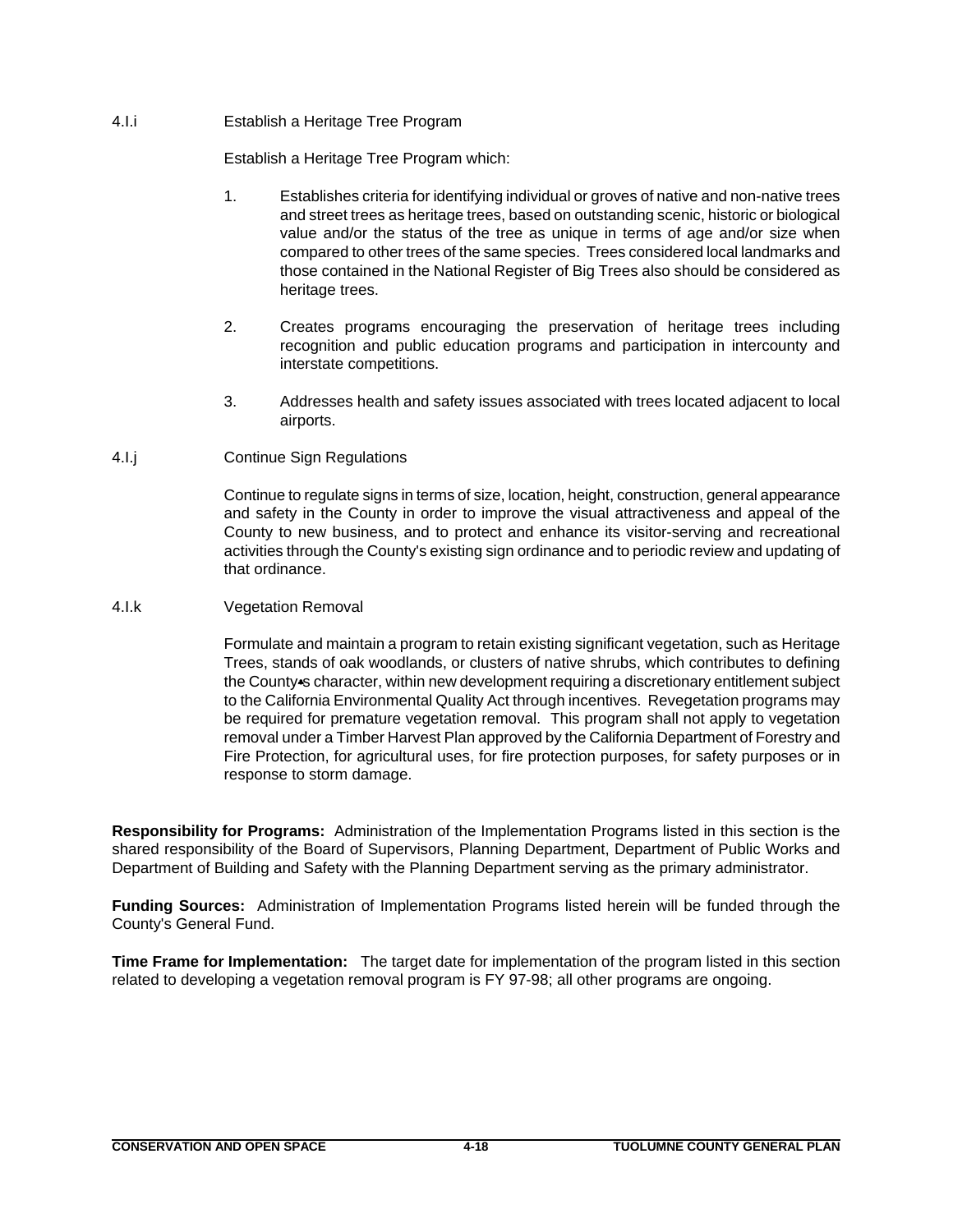# **BIOLOGICAL RESOURCES**

This Section of the Conservation and Open Space Element addresses the County's recognition of its diverse biological resources and identifies measures to conserve them to maintain a healthy ecosystem.

# **Goal 4.J Employ a proactive planning approach to conserve biological resources by adopting predictable and consistent evaluation and mitigation standards.**

# **Policies**

- 4.J.1 Recognize that agricultural and timberlands of 37 acres or larger provide open areas and habitat for wildlife and that most agricultural and timber management land uses are compatible with the conservation of biological resources.
- 4.J.2 Maintain a biological resources conservation program to facilitate a consistent, fair and costeffective approach to biological resource mitigation and provides for permit streamlining while conserving important biological resources and protecting the private property rights of the individual property owners while fulfilling all State and Federal mandates.
- 4.J.3 Recognize that Tuolumne County contains a large percentage of publicly owned lands that provide open space for use by wildlife in formulating a biological resources conservation program for mitigation of impacts associated with discretionary entitlements subject to the California Environmental Quality Act (CEQA) on biological resources.
- 4.J.4 Maintain an updated biological resources database to help eliminate redundant and costly biological studies.
- 4.J.5 Comply with the "no net loss" policy, and any changes thereto, for wetland areas regulated by the U.S. Army Corps of Engineers, the U.S. Fish and Wildlife Service, and the California Department of Fish and Game by requiring new development which is subject to review under the California Environmental Quality Act (CEQA) to achieve "no net loss" of wetland habitat values through avoidance or appropriate mitigation in accordance with the County's Biological Resources Conservation Program referenced in Implementation Program 4.J.a and through the CEQA process.
- 4.J.6 Require new development which is subject to review under the California Environmental Quality Act (CEQA) to achieve "no net loss" of habitat values for Valley Oak Woodland (VOW), Serpentine Soils (SER), Old Growth Coniferous Forest (OGC), Big Trees Forest (BTF), Old Growth Oak (OGO), Aspen Grove (ASP), Native Perennial Grasslands (PGS), Native Grasslands (NGS), and Cliff (CLF) habitats through avoidance or appropriate mitigation in accordance with the County's Biological Resources Conservation Program referenced in Implementation Program 4.J.a and through the CEQA process.
- 4.J.7 Recognize that wildlife, fish and their habitats are important resources, which are valued by the County-s citizens for recreational nature study, hunting and fishing, scientific research, education, shade, beauty, and open space. These resources enhance property value and attract visitors, a major source of revenue for the local economy. [Resolution 41-98 adopted March 24, 1998]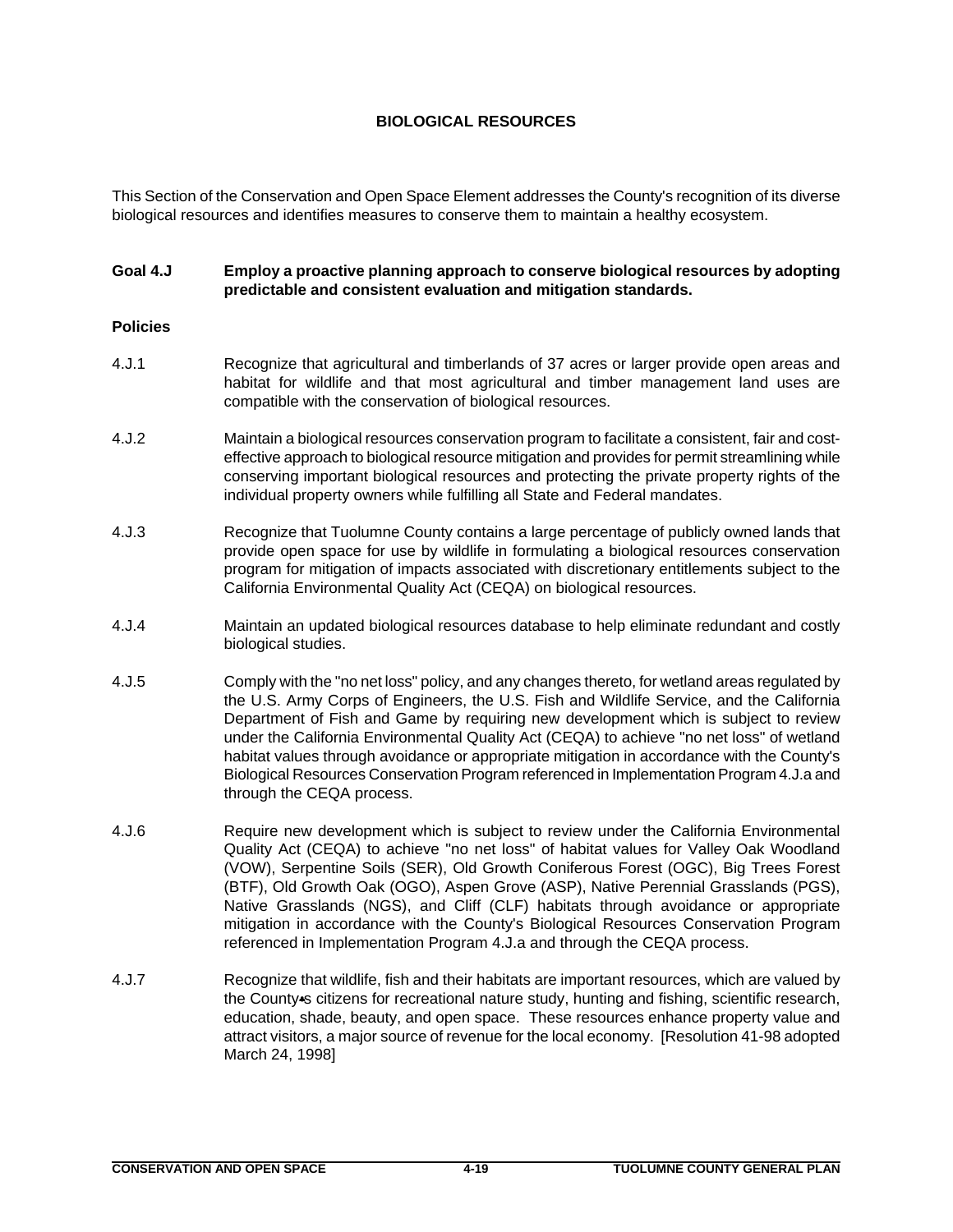## **Implementation Programs**

## 4.J.a Maintain a Biological Resources Conservation Program

Maintain a Biological Resources Conservation Program which requires a land owner and/or applicant requesting a discretionary entitlement subject to the California Environmental Quality Act (CEQA) to mitigate impacts to biological resources in the manner set forth in the Tuolumne County Biological Resources Conservation Handbook (BRCH). This Handbook will be updated periodically as necessary to reflect changes in State and Federal laws or County ordinances. The adoption of the Tuolumne County Biological Conservation Handbook by the Board of Supervisors will supersede the Tuolumne County wildlife Handbook adopted by the Board of supervisors through Resolution 230-96 on December 26, 1996, to serve as the interim biological Resources Conservation Handbook.

The Tuolumne County Biological Resources Conservation Handbook shall be prepared in coordination with the State and Federal agencies having jurisdiction over such resources and the purpose of the Handbook shall be to provide a consistent, fair and cost effective approach to biological resource mitigation and conservation while providing for streamlining of the land use permitting process.

The Tuolumne County Biological Resources Conservation Handbook shall be implemented to mitigate impacts associated with a discretionary entitlement subject to the California Environmental Quality Act (CEQA). The Biological Resources Conservation Handbook shall provide an applicant the same or similar optional methodology for identifying impacts to biological resources and selecting mitigation measures for those impacts as contained in the Tuolumne County Wildlife Handbook. The Biological Resources Conservation Handbook and its associated site evaluations, aerial photographs, Geographic Information System biological resources inventory and database and the biological resources maps shall not be utilized to designate areas as Open Space on the General Plan land use maps. Zoning of land to Open Space to mitigate impacts on biological resources on private property shall only be accomplished in conjunction with a discretionary entitlement subject to CEQA and as agreed to by the property owner and/or applicant of the entitlement who has selected the Biological Resources Conservation Handbook option for such mitigation.

The Tuolumne County Biological Resources Conservation Handbook shall articulate the role and duties of the Planning Department relative to its implementation.

The Tuolumne County Biological Resources Conservation Handbook shall, at a minimum, address: a priority system of evaluating relative values of wildlife habitats on private lands, mitigation measures for listed threatened and endangered species and other special status species; avoidance of Second Priority habitats including setbacks from wetland areas; guidelines for determining the necessity for biological studies for special status species and habitats; mitigation for Third Priority habitats to avoid cumulative adverse impacts to those habitats; mitigation for offsetting impacts to habitats and species including avoidance, conservation easements, mitigation banks, enhancements and restoration of on-site and offsite properties to mitigate on-site impacts.

In formulating the Biological Resources Conservation Handbook, coordinate with the U.S. Fish and Wildlife Service, California Department of Fish and Game and other governmental agencies having jurisdiction over biological resources to develop and implement the following to mitigate cumulative impacts on biological resources: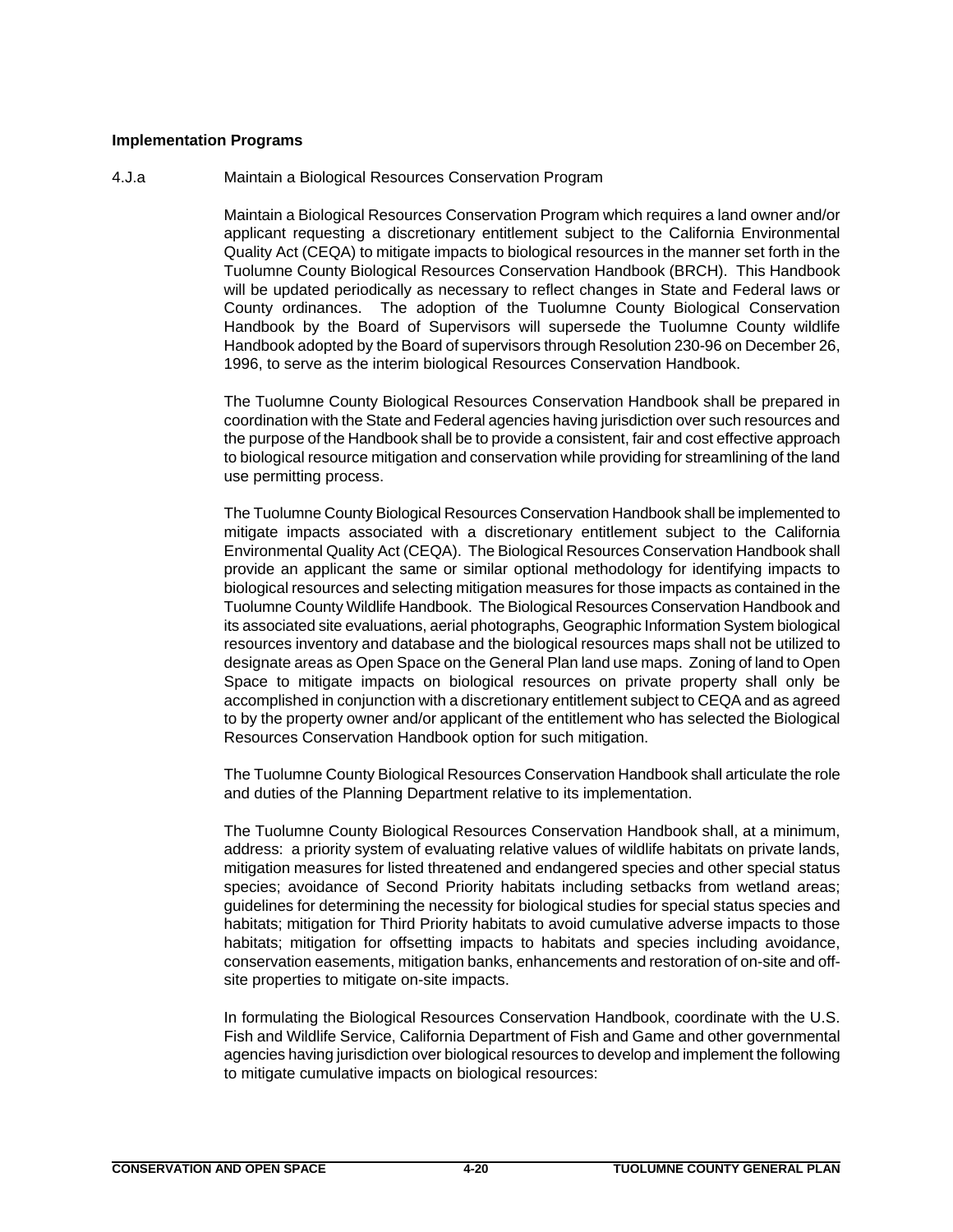- 1. Guidelines for determining when surveys for rare, threatened and endangered species shall be required on private lands in conjunction with land development applications.
- 2. Inventory and map of Gabbrodioritic soils (GAB), assessment of potential impacts to that habitat type and mitigation program for potential impacts.
- 3. Map of, and mitigation measures for impacts to, important deer migration corridors through the following Third Priority habitats: Ponderosa pine (ppn), Sierran mixed conifer (smc), Red Fir (rfr), Lodgepole pine (lpn), White fir (wfr), Subalpine conifer (scn), and Jeffrey pine (jpn) located above 3,000 feet in elevation.
- 4. Minimum acreage preservation standards for the following third priority habitats: Blue oak woodland (bow), Blue Oak-bull pine woodland (bop), Chamise chaparral (chc), Mixed chaparral (mch), Montane chaparral (mcp), Montane hardwood (mhw), and Montane hardwood-conifer (mhc) and, if so determined by the California Department of Fish and Game, Live oak woodland (low) habitat.
- 5. Map of the distribution of the Live oak woodland (low) habitat, assessment of impacts to that habitat and mitigation program for potential impacts.
- 6. Minimum criteria for establishing and/or preserving existing species movement corridors between communities and buffers along riparian corridors to maintain the ability of wildlife to move to and from various habitats.

The Tuolumne County Biological Resources Conservation Handbook shall be updated at least once every five years to reflect new technical information and, if necessary, changes in local resource conditions. [Resolution 261-97 adopted December 2, 1997)]

4.J.b Recognize Open Space Value of Agricultural and Timber Lands

Recognize the open space provided by agricultural and timberlands by exempting lands designated on the General Plan land use maps as Timberland Production Zone (TPZ), or Agriculture (AG) when the parcel is 37 acres or larger and supports an agricultural or residential land use or is vacant, from the County's programs for conserving non-targeted biological resources. [Resolution 41-98 adopted March 24, 1998]

4.J.c No Net Loss of Wetland Habitat

Coordinate with the U.S. Army Corps of Engineers, the U.S. Fish and Wildlife Service, and the California Department of Fish and Game and any other governmental agency having jurisdiction over wetlands to comply with applicable Federal and State laws concerning "no net loss" of wetland areas. Develop, in coordination with these agencies, programs for mitigating impacts to wetlands that prioritize avoidance, on-site or off-site protection, and existing wetland acquisition higher than creation of new wetlands and include the programs in the County's Biological Resources Conservation Handbook referenced in Implementation Program 4.J.a and coordinate with these agencies at all levels of review of land development applications requiring a discretionary entitlement subject to the California Environmental Quality Act which do not utilize the County's Biological Resources Conservation Handbook to identify appropriate mitigation measures and to address Federal and State wetland laws. [Resolution 41-98 adopted March 24, 1998]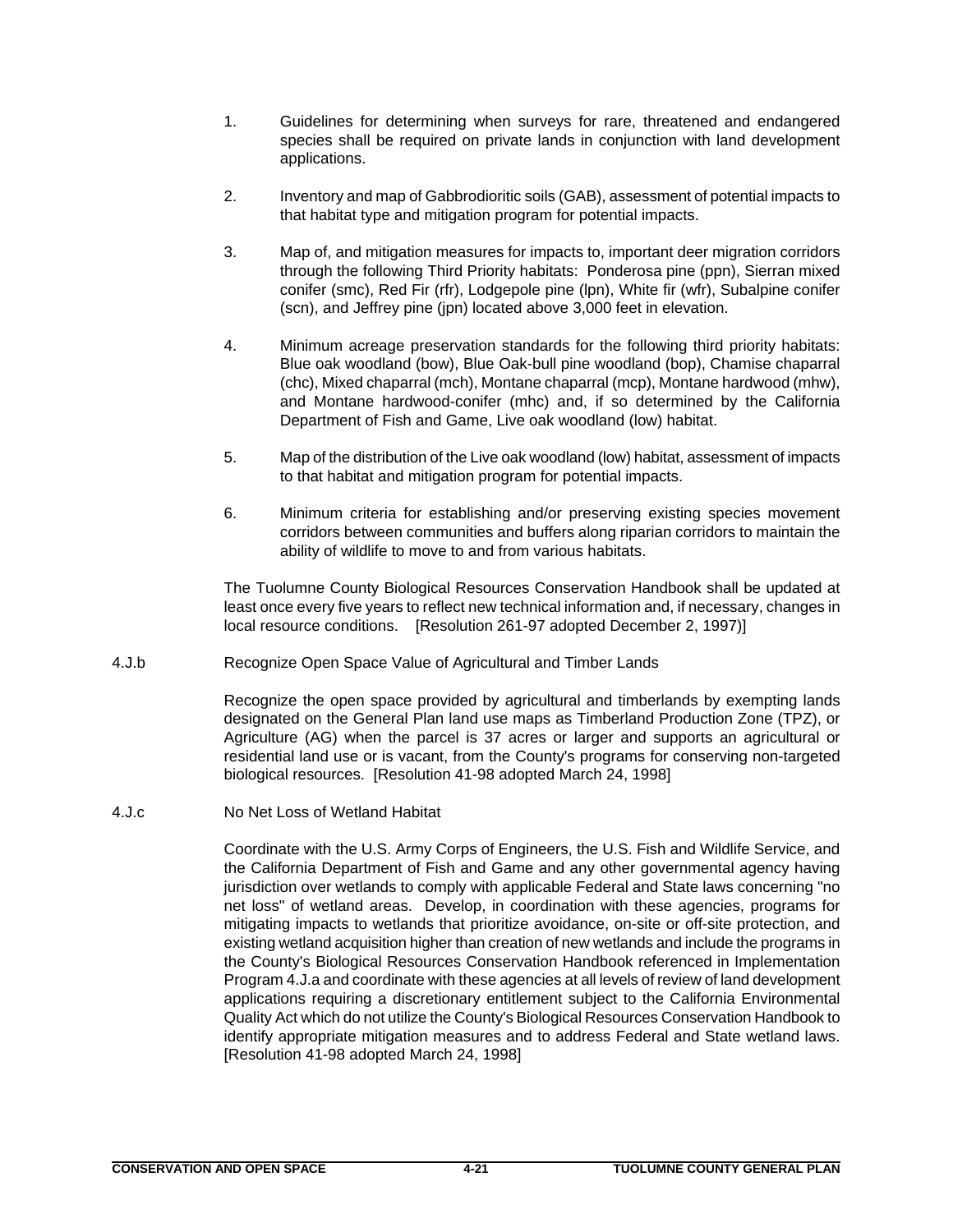## 4.J.d No Net Loss of Second Priority Habitat Values

Require new development which is subject to review under the California Environmental Quality Act (CEQA) to achieve "no net loss" of habitat values for Valley Oak Woodland (VOW), Serpentine Soils (SER), Old Growth Coniferous Forest (OGC), Big Trees Forest (BTF), Old Growth Oak (OGO), Aspen Grove (ASP), Native Perennial Grasslands (PGS), Native Grasslands (NGS), and Cliff (CLF) habitats through avoidance or appropriate mitigation in accordance with the County's Biological Resources Conservation Program referenced in Implementation Program 4.J.a and through the CEQA process. Develop, in coordination with Federal and State agencies with jurisdiction over these habitats, programs for mitigating impacts to such habitats for inclusion in the County's Biological Resources Conservation Handbook referenced in Implementation Program 4.J.a and coordinate with these agencies at all levels of review of land development applications requiring a discretionary entitlement subject to the California Environmental Quality Act which do not utilize the County's Biological Resources Conservation Handbook to identify appropriate mitigation measures and to address Federal and State policies relative to these habitats.

4.J.e Minimize Conflicts Between Wildlife and Vehicular Traffic

Work with the California Department of Fish and Game, the California Highway Patrol and other resource and public safety officials to address the impacts associated with, and identify mitigation for, the inherent conflicts between wildlife and roadways.

# **GOAL 4.K Encourage and support voluntary and educational efforts to preserve biological resources.**

# **Policies**

- 4.K.1. Require all biological resources materials and programs generated by the County to be preapproved by the Board of Supervisors without delegation.
- 4.K.2 Develop, promote, identify and assist in the implementation of voluntary incentive programs to encourage private property owners to conserve high value biological resource areas.
- 4.K.3 Support efforts to identify and acquire high value biological resource areas from willing sellers on private lands, especially those biological resource areas that provide additional public benefits including educational, recreational and scenic opportunities, protect and encourage productive use of valuable agricultural lands and areas which provide buffers between defined communities.
- 4.K.4 Support educational programs which describe methods for habitat conservation, encourage voluntary efforts to protect and enhance biological resources, provide opportunities for ongoing study by local students, and provide opportunities for recreation and enjoyment by the community.

## **Implementation Programs**

4.K.a Create a Voluntary Conservation/Incentive Program to Manage Biological Resources

Establish a Voluntary Conservation/Incentive Program involving willing property owners and including: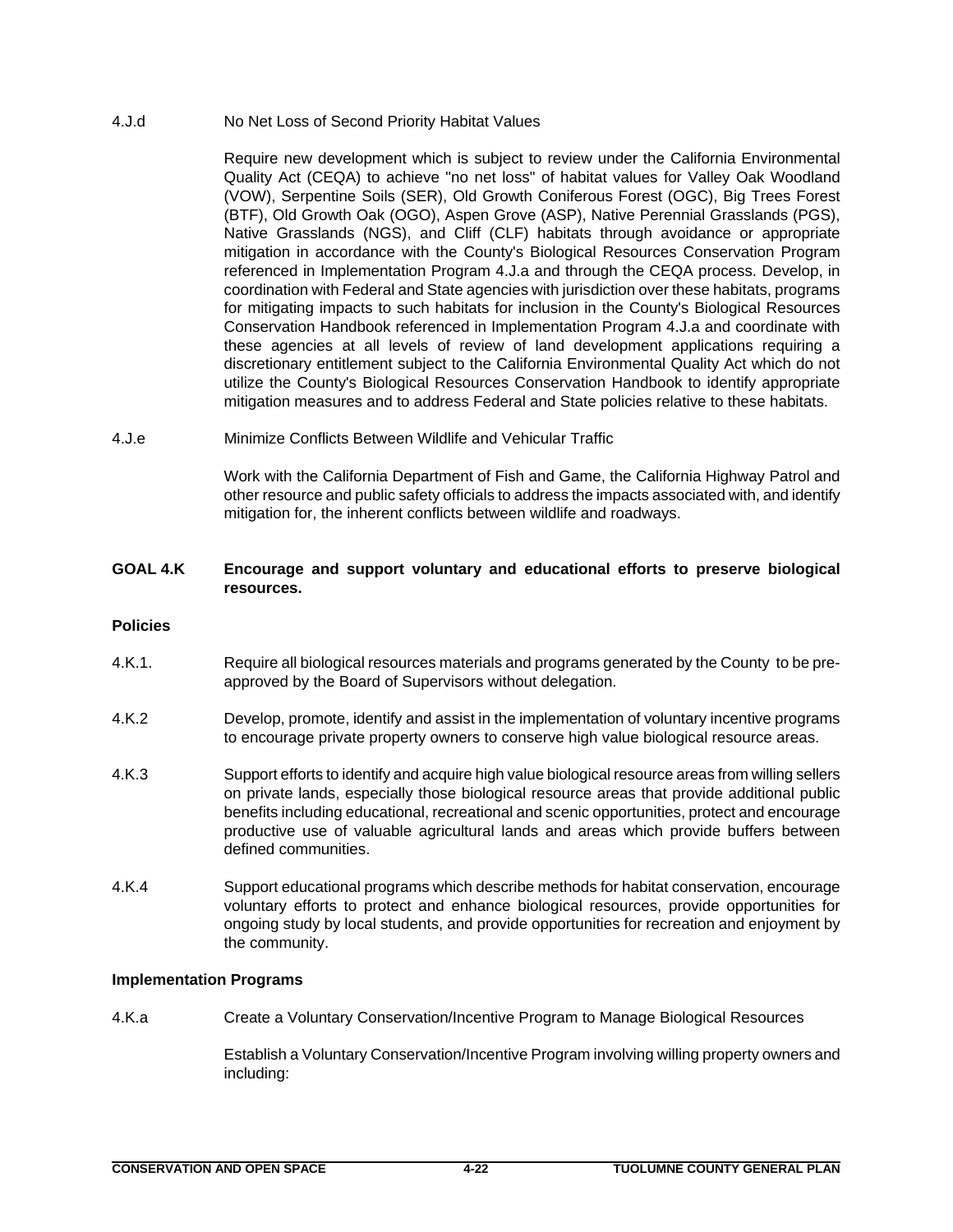- 1. Notifying owners of valuable biological resources of available incentive programs including tax incentives and the California Forest Stewardship Program-Stewardship Incentive Program.
- 2. Assisting willing owners to form agricultural preserves, enter into Williamson Act Contracts on land conforming to Williamson Act requirements, and zone resources for management at no cost.
- 3. Formulating recommended conservation easement models to assist property owners in protecting valuable biological resources for profit.
- 4. Applying for funding from local, state and federal grant sources to assist in the acquisition of valuable biological resources.
- 5. Developing voluntary tree protection guidelines which address, at a minimum, protecting driplines, avoiding compaction of soils, and proper irrigation. In addition, guidelines should address health and safety issues associated with trees located adjacent to local airports.
- 6. Identifying appropriate agencies to accept and/or manage land dedications, donations and conservation easements.

To assist in promoting this program, and new incentive programs as they become available, the Planning Department should act as a repository to collect and maintain brochures and handouts describing economic incentives including local, State and Federal tax advantages for donating land and selling conservation easements to conservation agencies.

4.K.b Create Voluntary Register of High Value Biological Resources

Create a voluntary survey program to identify high value biological resource areas and establish a voluntary register listing properties qualifying as such high value resources to assist in implementing voluntary preservation efforts, assist in reducing costs of new development associated with identifying biological resources and assist in avoiding project delays by identifying areas which may be acquired and/or managed as off-site mitigation areas to offset impacts to species and habitats, especially those located in areas identified for urban development under the General Plan. Surveys conducted on private property shall occur only with prior written permission of the landowner. Lands listed on the Register may qualify property owners for incentive programs, be acquired from willing sellers, or be managed in cooperation with willing landowners. The register should include, in addition to a wide range of habitat areas, Table Mountain as one of the County's most important scenic and biological resources and large tracts of oak and mixed-oak woodlands. Listing on the Register shall require the consent of the property owner.

4.K.c Support educational tree stewardship programs

Cooperate with the University of California Cooperative Extension, the California Department of Fish and Game, the California Oak Foundation and other interested agencies to develop a public education program encouraging voluntary stewardship of tree resources including:

- 1. Providing brochures, produced by cooperating and interested agencies, illustrating native tree protection methods for construction near native trees.
- 2. Distributing handouts promoting the retention of tree quality and quantity throughout the County by providing guidelines, including size and quantity, for replacing native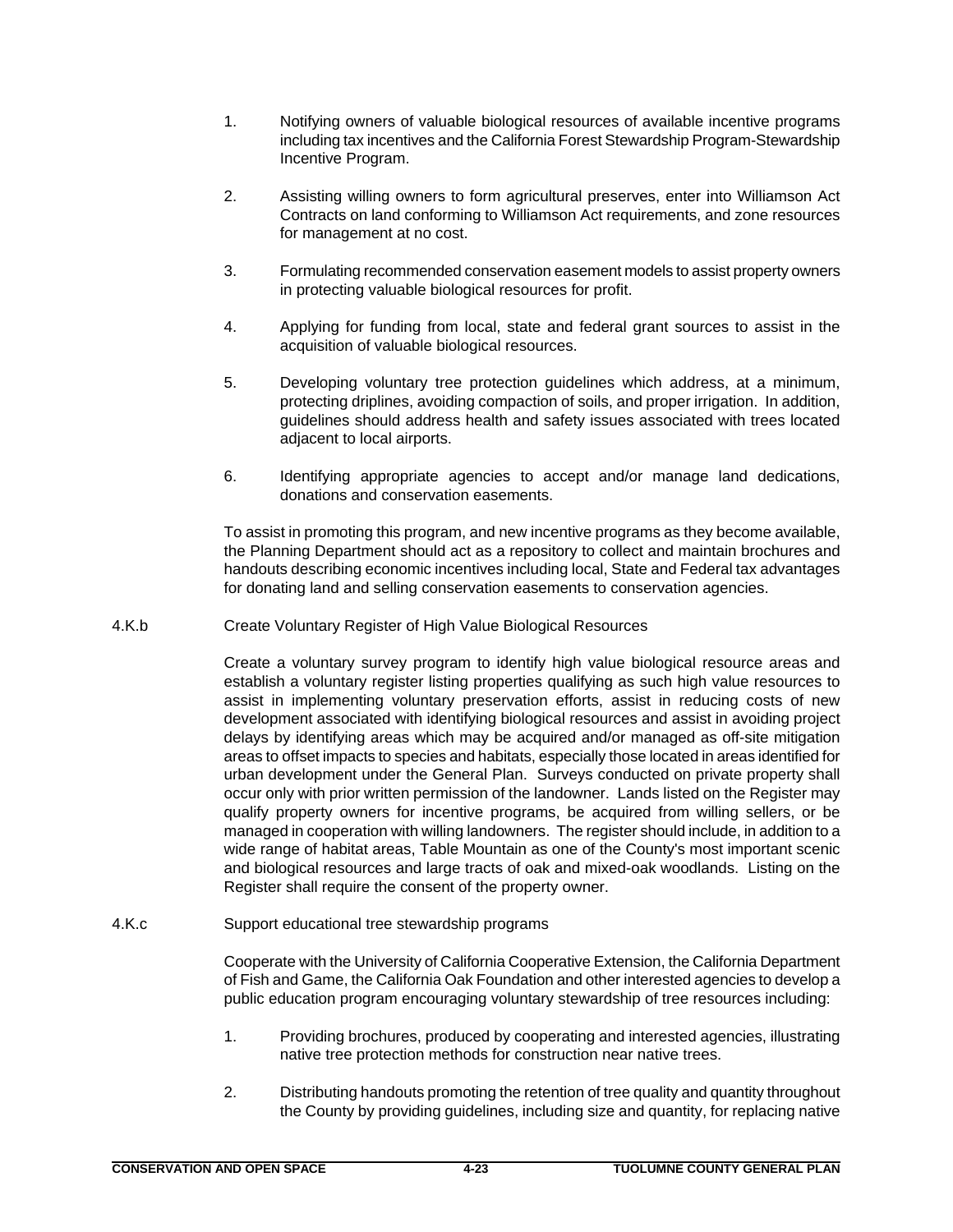trees removed during construction. Handouts should be made available to the public with Building and Grading Permits and at other public counters.

- 3. Promoting elementary and secondary school programs providing education on the benefits of native trees and including acorn and tree planting programs.
- 4. Participation in workshops, educational field days, or presentations on tree care including appropriate landscaping, erosion prevention, and tree preservation during construction.
- 4.K.d Public presentations for Biological Resource Conservation Program

Maintain a public presentation program to inform interested agencies and schools of the Biological Resources Conservation Program.

4.K.e Update Tuolumne County Wildlife Project Brochure

Revise and reprint the Tuolumne County Wildlife Project Brochure which summarizes the biological management goals, policies and implementation programs for the County for distribution to persons interested in new development projects in Tuolumne County. Include, as feasible, a reference list of State and Federal agencies and regulations which might also apply to local development projects. This action should be undertaken contingent upon securing funding.

**Responsibility for Programs:** Administration of the Implementation Programs listed in this section is the shared responsibility of the Board of Supervisors and Planning Department with the Planning Department serving as the primary administrator at the direction of the Board of Supervisors.

**Funding Sources:** Administration of Implementation Programs listed herein will be funded through the County's General Fund.

**Time Frame for Implementation:** The target date for implementation of the programs listed in this section related to establishment of conservation programs and provision of public information is FY 98-99; all other programs are ongoing.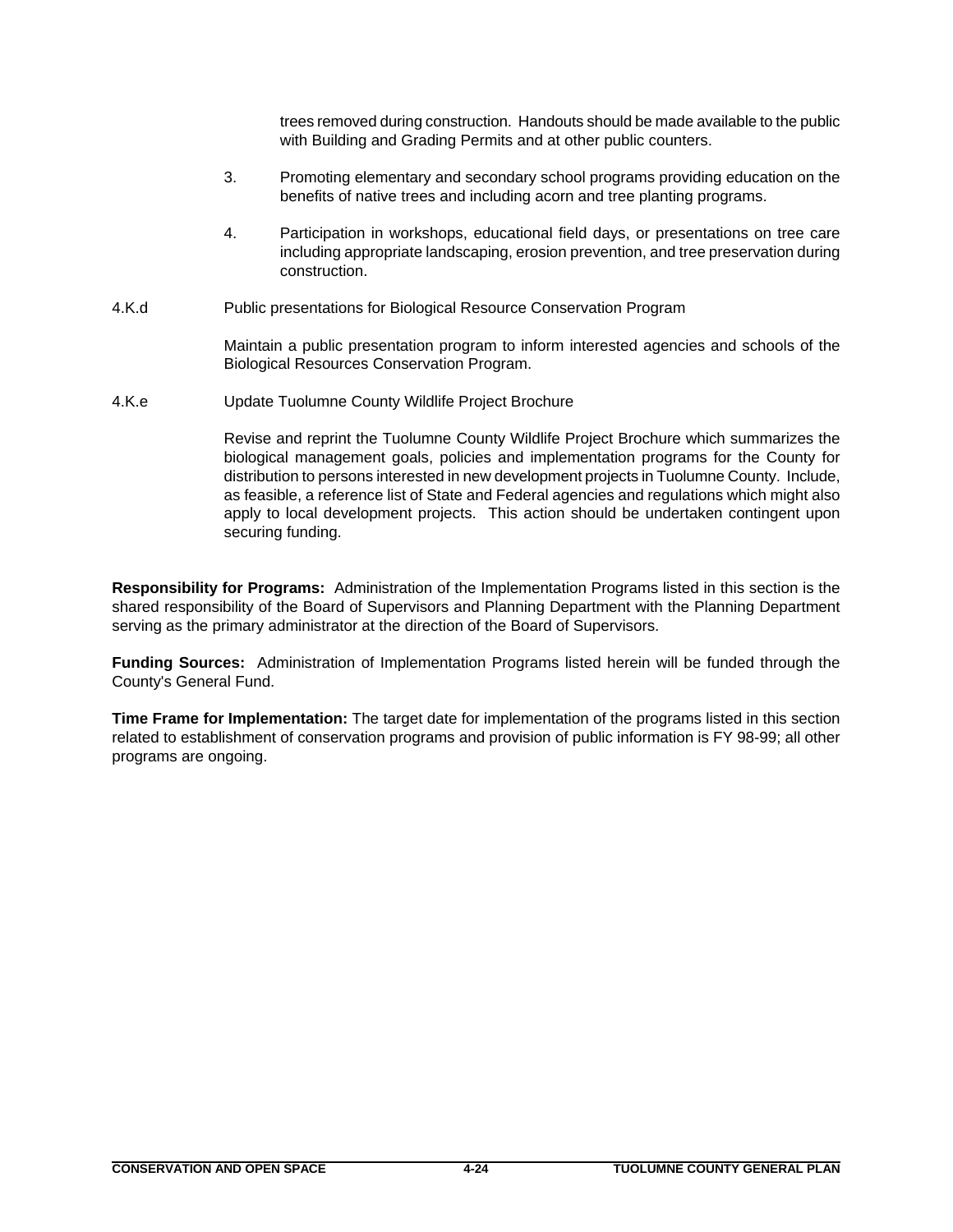# **WATER RESOURCES**

This Water Resources Section of the Conservation and Open Space Element addresses the conservation, development, and utilization of water resources, and the protection of the quality and quantity of these essential resources.

# **GOAL 4.L Conserve the quality and quantity of the County's water resources, while protecting the rights of the land owner.**

## **Policies**

- 4.L.1 Protect the quality of the County's water resources. Prevent surface water and groundwater contamination by insuring Tuolumne County development standards are adequate to protect water resources. [Resolution 41-98 adopted March 24, 1998]
- 4.L.2 Require new urbanization to locate in areas where public water and sewer services are available or can be developed. [Resolution 41-98 adopted March 24, 1998]
- 4.L.3 Support the efforts of the local water agencies in identifying and procuring new water resources to meet projected future demands from growth in the County, including the use of reclaimed water for non-potable uses.
- 4.L.4 Encourage the conservation of water resources in a systematic manner that is sensitive to the maintenance of water quality, natural capacities, ecological values, and consideration of the many water related needs of the County.
- 4.L.5 Require new development to connect to public water and public sewer where harmful areawide impacts to groundwater exist based on known hazard areas. [Resolution 41-98 adopted March 24, 1998]
- 4.L.6 Recognize that the decisions made by the County of Tuolumne concerning water resources has an effect on the State of California's ability to meet its water supply needs for all beneficial uses of water, including urban, agricultural, environmental and other uses, such as recreation and power generation and that Tuolumne County has an important stakeholder interest in the success of the State's water management efforts.
- 4.L.7 Support the State's efforts to implement the *Water Resources and Delta Restoration Clean, Safe, Reliable Water Supply for Cities, Farms, and the Environment Act of 1996* by encouraging water conservation and watershed rehabilitation programs initiated by water agencies, other public agencies and private entities.
- 4.L.8 Participate in the State and Federal sponsored CAL-FED program to develop comprehensive and long-term solutions to the problems of the San Francisco Bay/Sacramento-San Joaquin Delta Estuary (bay-delta) which is nationally recognized as both an important feature of the State's environment and an important component of the State's water supply system by promoting improved management of watersheds in Tuolumne County to contribute to longterm bay-delta recovery and protection.
- 4.L.9 Recognize that clean water is essential to the public health, safety and welfare; fosters economic development and job creation; protects the environment; maintains fish and wildlife; and supports recreation.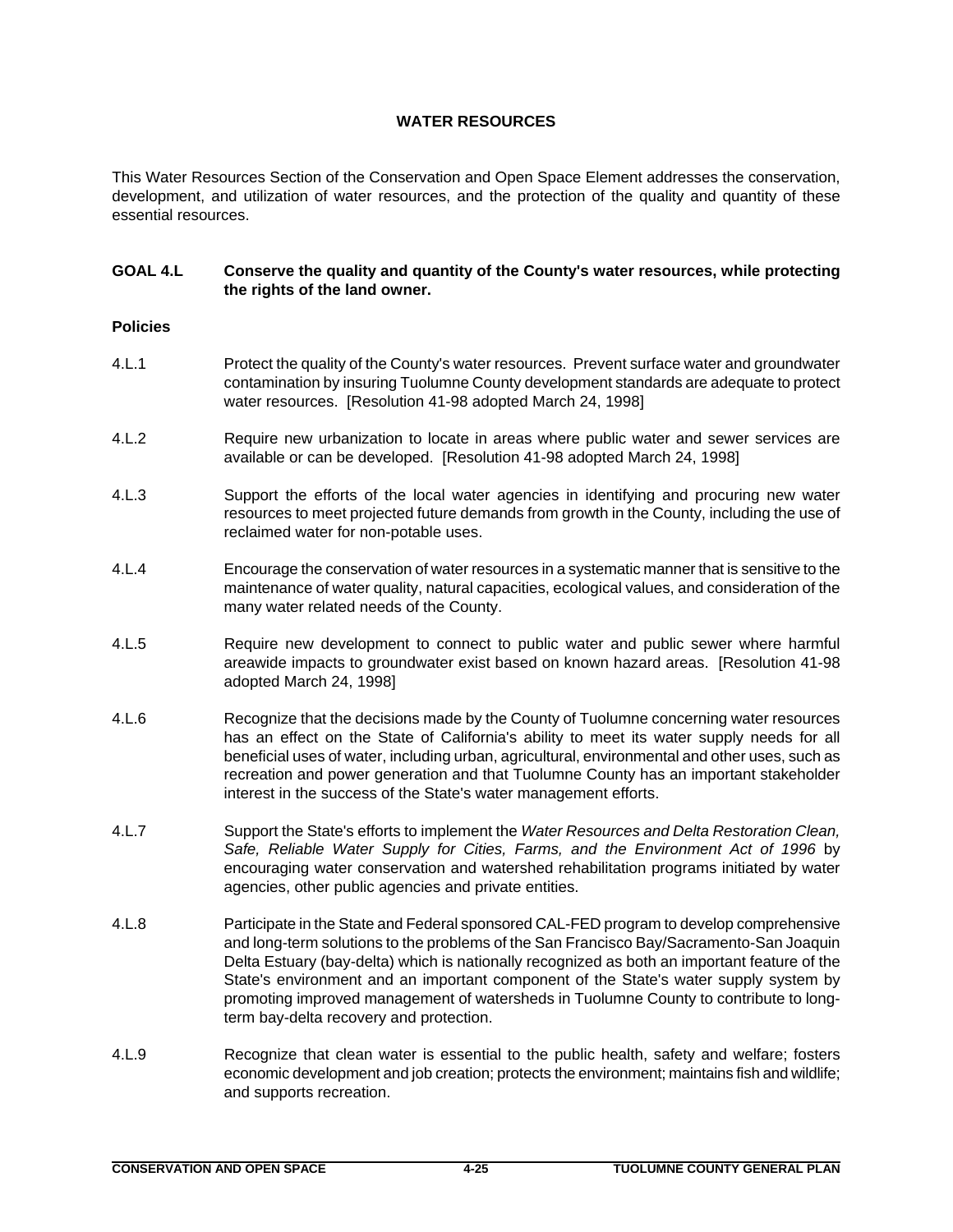- 4.L.10 Encourage water resources to be protected from pollution, conserved, and recycled whenever possible to provide for continued economic, community, and social growth.
- 4.L.11 Promote improved watershed health and improved water quality and water quantity yields of the watersheds in Tuolumne County.

## **Implementation Programs**

4.L.a Develop Conservation Program for Water Resources

Develop a conservation program for important water resources in conjunction with the County's biological resources conservation program which has been sanctioned by the Federal and State agencies having jurisdiction over such resources to facilitate a consistent, fair and cost-effective approach to water resource mitigation and encourages and supports the restoration of degraded riparian areas through public education programs demonstrating the value of healthy riparian habitats in protecting water quality, and provide for permit streamlining while conserving important water resources. Applicants seeking discretionary entitlements subject to the California Environmental Quality Act shall have the option of using the County's water resource conservation program to mitigate impacts from their projects on such resources or pursue a project specific mitigation program to comply with environmental regulations in effect at that time. They shall also be entitled to mitigation credits for restoration projects in degraded riparian areas as provided in the County-s water resources conservation program. Important water resource areas include reservoirs, lakes, ponds, marshes, springs, vernal pools, wetlands, rivers, water supply ditches, and perennial and intermittent streams as identified on the United States Geological Survey (USGS) maps. The water conservation program shall address the following minimum standards:

- 1. Provision for the continued implementation of the National Pollution Discharge Elimination System (NPDES) permitting program enforced by the Central Valley Regional Water Quality Control Board (CVRWQCB).
- 2. Maintaining vegetative filters and/or buffers adjacent to water resources to assist in reducing the introduction of sediments and pollutants into surface water resources.
- 3. Best Management Practices for grading on steep slopes, maintaining sediments onsite, preserving adjacent parcel owner property values by avoiding or reducing substantial runoff over neighboring properties and revegetating and/or terracing on large cut and fill slopes.
- 4. Flexible development standards for reducing grading, where appropriate.
- 5. Methods for avoiding and maintaining water resources which are to be avoided during construction and maintained on-site.
- 6. Assignment of responsibility for the maintenance of sedimentation control facilities on and revegetating graded areas that are abandoned during construction. [Resolution 41-98 adopted March 24, 1998]
- 4.L.b Land Uses Adjacent to Public Drinking Water Reservoirs

Participate in the State Source Water Assessment Program. Amend Tuolumne County Ordinance Codes to provide for local source water protection and wellhead protection programs to protect the sources of drinking water supplies in compliance with the State Source Water Assessment Program. In the interim, require new areas proposed for urban land uses (HDR, MDR, LDR, NC, GC, HC, and MU) and industrial land uses (BP, LI, and HI)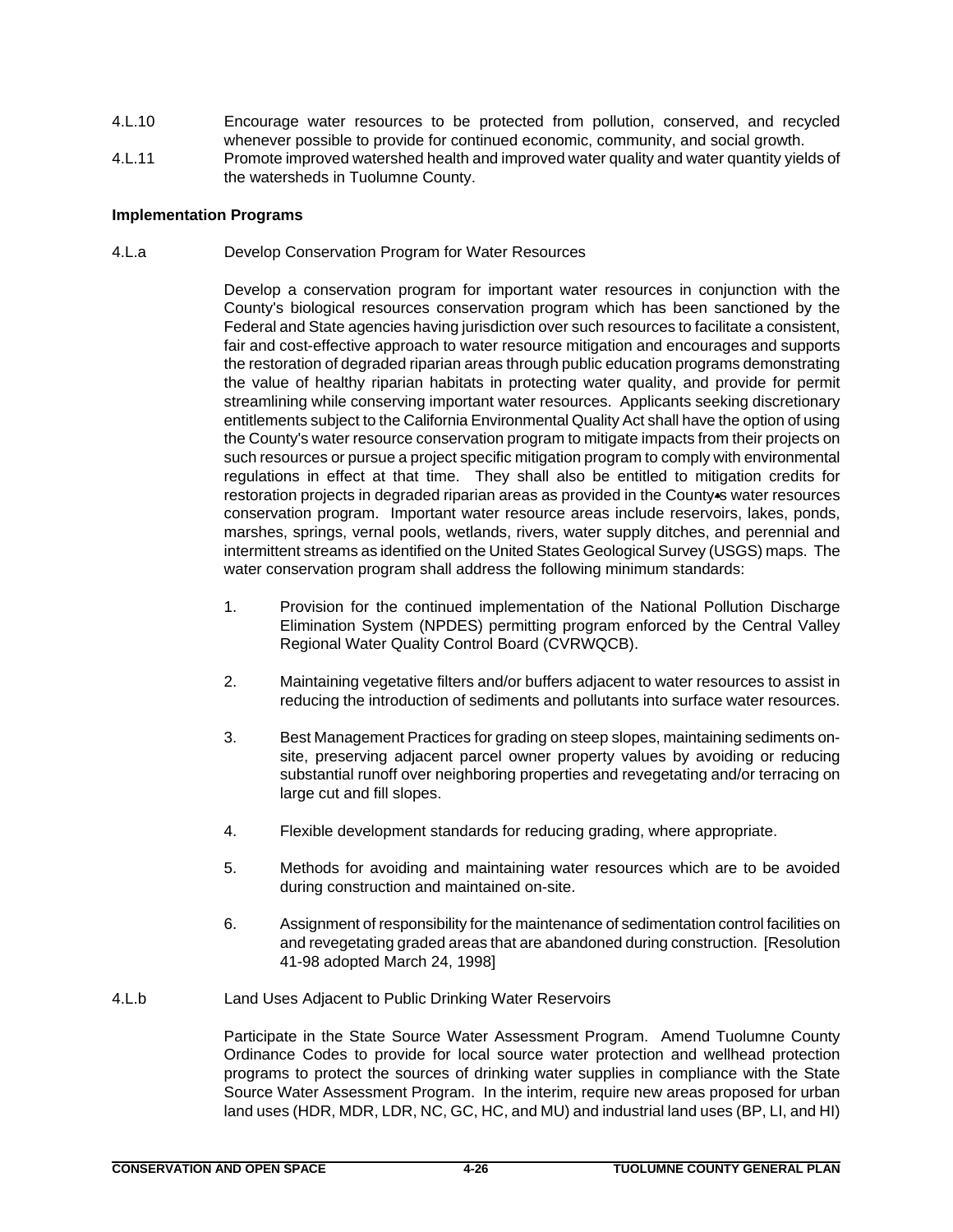on the General Plan maps to avoid being located above public drinking water reservoirs and open (uncovered or unpiped) public drinking water conveyances (ditches, flumes, and canals) where discharge or contamination is likely to occur, unless public water and sewer are available or can be developed, or impacts can be mitigated. [Resolution 41-98 adopted March 24, 1998]

4.L.c Landscaping Standards

Promote the use of xeriscape landscaping plants and materials to conserve water, the use of water conserving irrigation systems for landscaping, and the use of reclaimed or reuse water for irrigation.

4.L.d Provide for Graywater Irrigation

Allow the subsurface irrigation of non-food plants from sinks, showers, washing machines, car washing bays and other non-sewage sources, and educate property owners in the proper use of graywater systems.

4.L.e Consider Regulating Groundwater Exportation

Consider regulating the exportation of groundwater to preserve the County's limited groundwater reserves for use by its residents and businesses.

4.L.f Require Confirmation of Water Availability for New Development

Continue to require new urban development needing discretionary entitlements to secure a letter from the jurisdictional public water agency stating that the proposed project can be served by that agency and that there is an available water supply.

4.L.g Require Connection to Public Sewer

Continue to require new urban residential development with a density of three dwelling units per acre, or greater, and commercial development, except that on land designated Special Commercial (SC) by the General Plan, to connect to public sewer.

4.L.h Require Connection to Public Water

Continue to require all new urban development, except on land designated as Special Commercial (SC) by the General Plan land use maps, to be served with public water.

4.L.i Create and Update Septic System Hazard Maps

Create and update, as needed, Septic System Hazard Maps indicating areas of high ground water, impervious soils, limestone or other hazards which, either by themselves or in combination, create potentially serious health conditions due to failing septic systems or which are inappropriate for on-site sewage treatment and disposal on an areawide basis.

4.L.j Address Septic System Hazard Areas

Continue to develop and evaluate criteria to allow development to occur in septic system hazard areas without degrading the water resources.

4.L.k Provide Grading and Surface Runoff Standards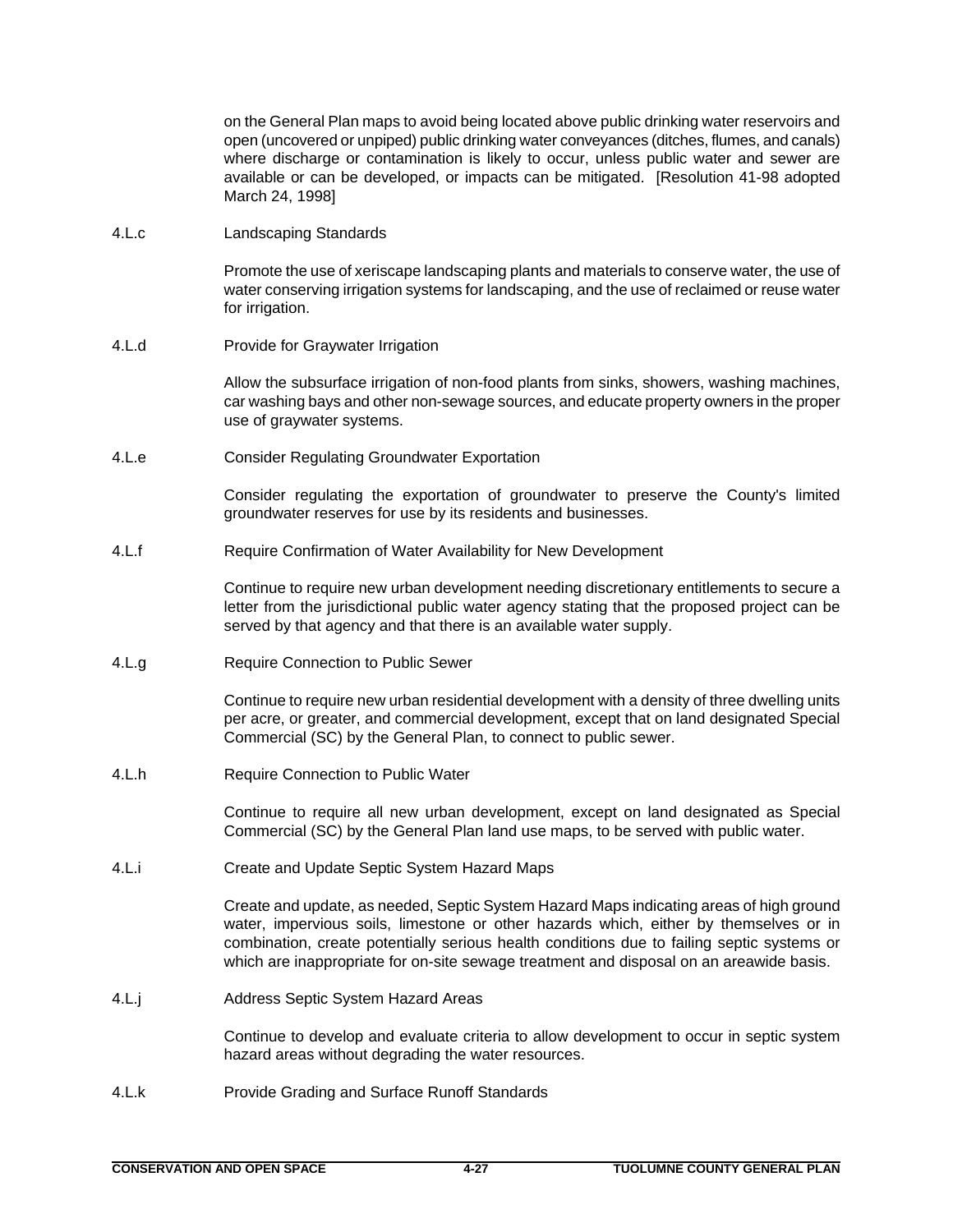Provide grading and surface runoff standards necessary to protect water resources in compliance with State and Federal water quality regulations and with the County's water conservation program referenced in Implementation Program 4.L.a.

4.L.l Expand List of Permitted Uses in Open Space-1 Zoning District

Expand the list of permitted uses in the O-1 (Open Space-1) zoning district in Title 17 of the Tuolumne County Ordinance Code for the conservation and utilization of the County's water resources to include such uses as water monitoring installations excluding wells; improvements to aquatic, plant and wildlife habitat; erosion control projects; and vegetation removal for flood control.

4.L.m Address Water Supply Sources for Anticipated Growth

Continue to coordinate the County's long range land use planning program with local public water agencies to determine that water supplies and delivery systems can meet the demands of the anticipated new development and population growth of the County. Prepare and maintain a water supply and demand chart summarizing projected water needs based on growth projections and anticipated supply levels from the Tuolumne Utilities District, Tuolumne County Water District #1, Groveland Community Services District, Lake Don Pedro Community Services District and other local public water agencies. In accordance with Section 65352.5 of the California Government Code, the General Plan Land Use Diagrams were formulated in coordination with the applicable urban water plans from these agencies and any amendments to those diagrams shall be reviewed in coordination with the respective public water agency serving the parcel or parcels affected by the proposed amendment.

4.L.n Watershed Rehabilitation Projects

Promote the development of plans for watershed rehabilitation projects which provide for such watershed improvements as:

- 1. A reduction in the presence of contaminants in drinking water by addressing the origins of the contaminants, including, to the maximum extent practicable, the specific activities that affect the drinking water supply of a community or communities.
- 2. An increase in the quantity of water available from the watershed.
- 3. The improvement, restoration, or enhancement of fisheries habitat, including riparian habitat, in and along streams and watercourses in the watershed. These projects may address factors which increase sedimentation in streams and watercourses in the watershed.
- 4. The improvement of overall forest health, including the reduction of factors which may contribute to the severity of wildfires in the watershed.
- 4.L.o Formulation of Watershed Rehabilitation Plans

Initiate or assist in the formulation of plans for watershed rehabilitation projects by serving as the coordinating agency for the various stakeholders in such a plan, such as property owners, water agencies, other public agencies, private industry, recreational facility providers and other interested groups and organizations. Provide technical assistance in the development of plans for watershed rehabilitation projects through such means as data sharing.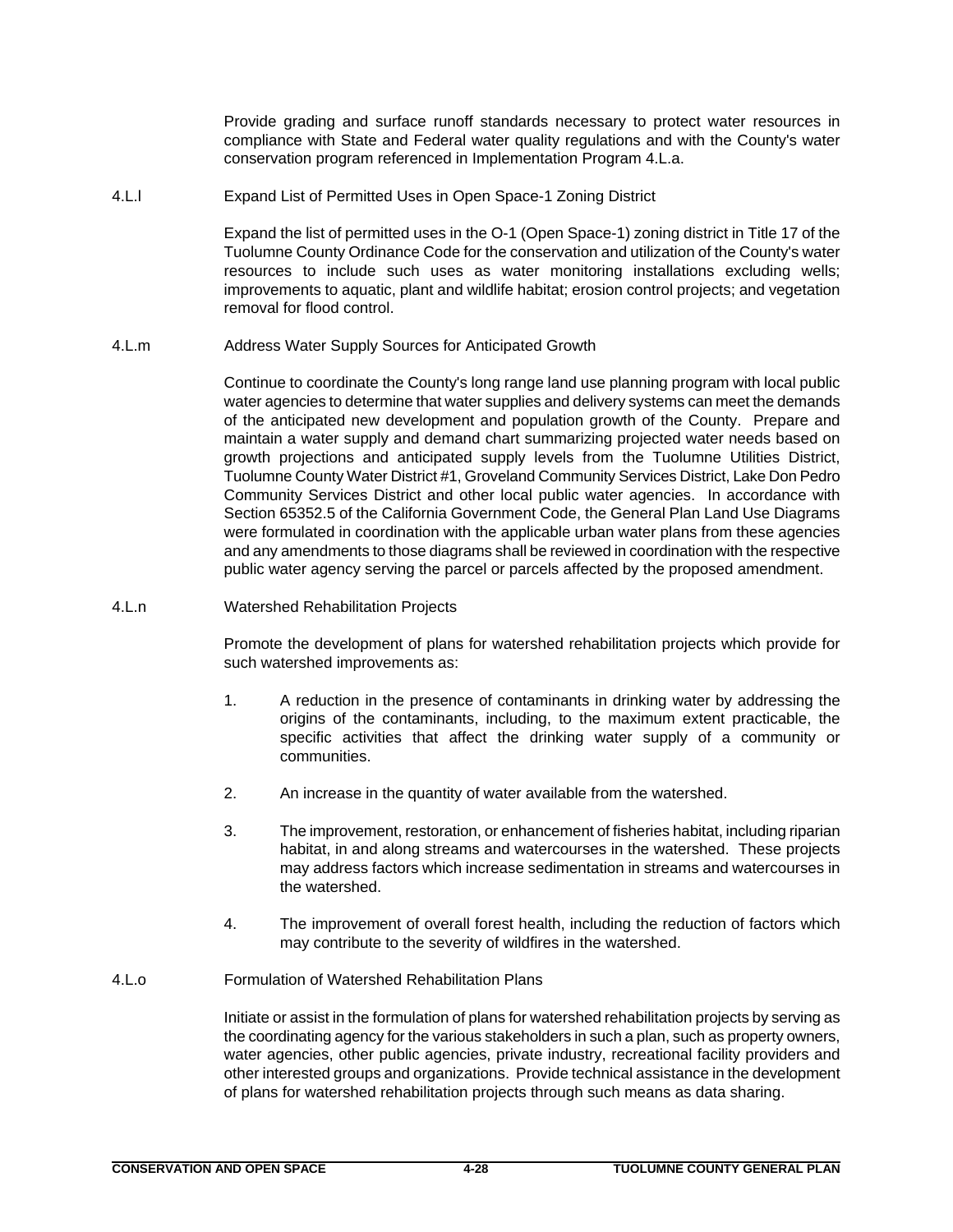4.L.p Funding for Watershed Improvement

Submit applications for grants from the CAL-FED and other programs which become available for funding for County initiated or sponsored watershed rehabilitation projects and support the efforts of other public agencies, water agencies, such as the Tuolumne County Water Agency, and other entities in their efforts to seek funding for their respective watershed projects. This support may manifest itself in such ways as adopting a resolution of support or co-sponsoring an application for funding for a watershed project.

## 4.L.q Coordination Among Agencies

Cooperate and coordinate with Federal, State and local agencies, such as the Tuolumne County Water Agency, in promoting the stewardship of the watersheds within the County. Coordinate with these agencies to avoid duplication of effort and to maximize use of public resources in working towards a common goal of improving the watersheds within Tuolumne County which will, in turn, contribute to the State and Federal objective of providing long-term bay-delta recovery and protection.

# **GOAL 4.M Conserve public water resource areas with high recreational value for future public use.**

# **Policies**

- 4.M.1 Permit recreational uses in flood zones if it can be demonstrated that additional flooding or hazards will not result.
- 4.M.2 Provide public access to the County's public waterways, lakes and reservoirs in compliance with State statutes while protecting private property rights and maintaining the biological, scenic and historical integrity of these features and lands adjacent to these features.

## **Implementation Programs**

4.M.a Conditionally Allow Low Impact Recreational Uses Within Open Space Zoned Areas

Continue to conditionally permit, in the O (Open Space) and O-1 (Open Space -1) zoning districts, recreational uses where such uses do not adversely impact water resources, such as beaches, picnic areas, non-motorized pedestrian and equestrian trails and other recreational uses that do not entail the construction of buildings or structures.

4.M.b Develop a Program to Identify and Provide Access to Public Waterways

Develop a program to identify public waterways, lakes and reservoirs that do not already provide reasonable public access, but which are required to provide such access pursuant to State statutes. The program should include provisions for identifying which bodies of water require public access, identification of reasonable access points to these water bodies and procedures for providing such access.

**Responsibility for Programs:** Administration of the Implementation Programs listed in this section is the shared responsibility of the Board of Supervisors, Planning Department, Department of Public Works, Department of Building and Safety and Division of Environmental Health with the Planning Department serving as the primary administrator at the direction of the Board of Supervisors.